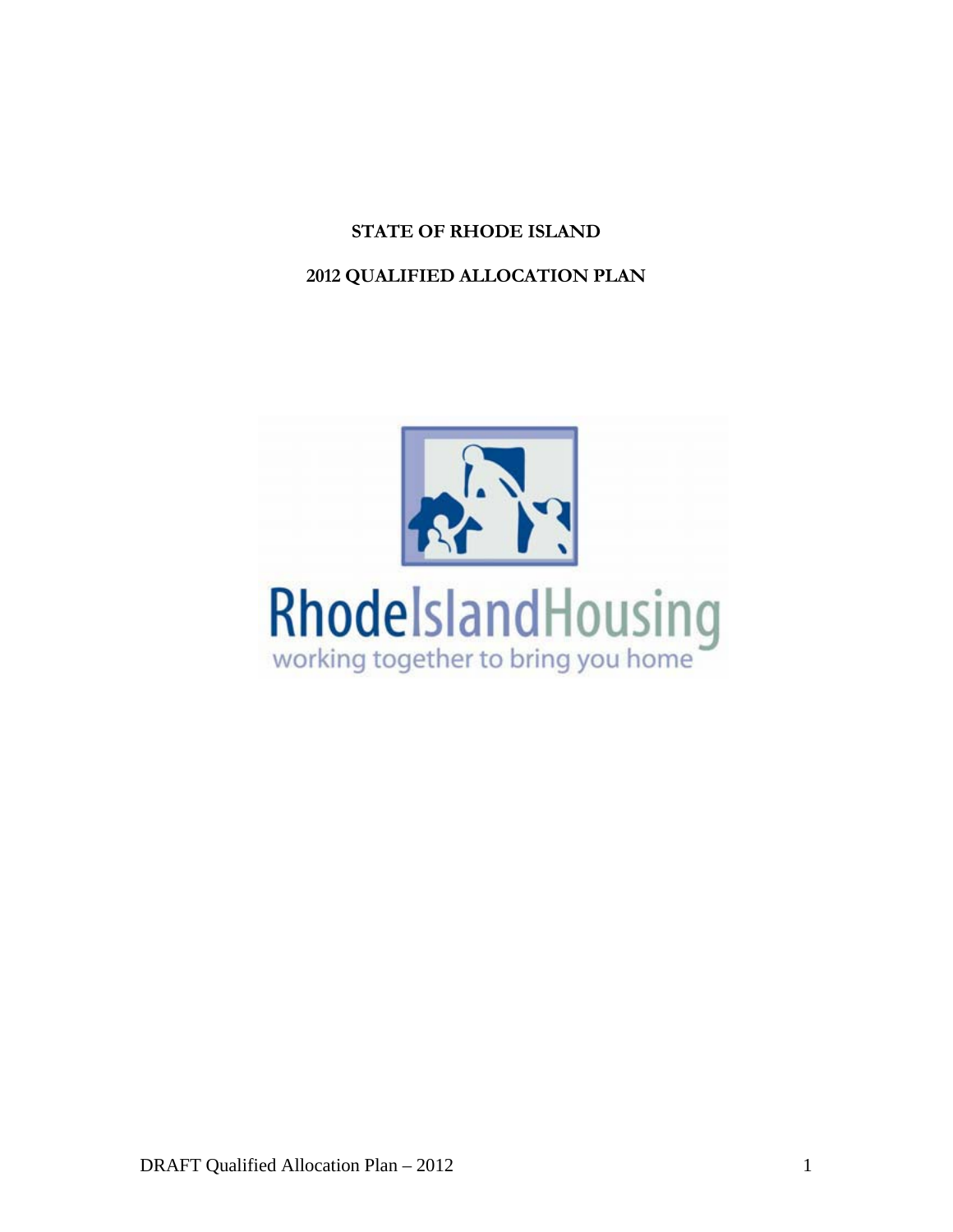### **State of Rhode Island Revised 2012 Qualified Allocation Plan For the Low-Income Housing Tax Credit Program**

## INTRODUCTION

Rhode Island Housing has been designated the responsibility for administering the federal Housing Tax Credit Program for the State of Rhode Island. The Housing Tax Credit Program was created pursuant to the Tax Reform Act of 1986 to encourage private sector participation in the construction and rehabilitation of housing for lowincome individuals and families (the "Tax Credit Program"). The Omnibus Budget Reconciliation Act of 1989 required states to adopt consistent and objective procedures for allocating housing tax credits to qualified developments. Specifically, federal law requires that a Qualified Allocation Plan (the "Allocation Plan") outlining the process for the allocation of tax credits be presented to the public through a hearing for review and comment. Input from the public hearing and comment period as well as all available housing needs data must be considered in the establishment of a final Allocation Plan to be approved and executed by the Governor.

Rhode Island Housing has developed this Allocation Plan to comply with the requirements of Section 42 of the Internal Revenue Code (the "Code") and to ensure that those developments receiving tax credits produce or preserve housing which helps to reduce the most pressing housing needs of the State. This Allocation Plan establishes the priorities that the Tax Credit Program will address from among those needs and incorporates those priorities into the criteria used to evaluate all proposals.

All provisions of this Allocation Plan apply to the total amount of tax credits that the State of Rhode Island is authorized to allocate at any time, including projects applying for the four percent tax credit in conjunction with tax-exempt financing that is subject to the private activity bond cap.

For 2012, the Housing Tax Credit is expected to be the primary funding source for the development of affordable rental homes in Rhode Island.. As other resources become scarcer, the value and importance of the Housing Credit increases. Developers must identify and obtain additional resources from federal, state, local and private partners to maximize the value of the Housing Credit. Rhode Island Housing will award credits to developments that best meet the priorities of the QAP and best use the Housing Tax Credit to achieve those goals.

### **I. TAX CREDIT PROGRAM SUMMARY AND REQUIREMENTS**

# **A. Overview**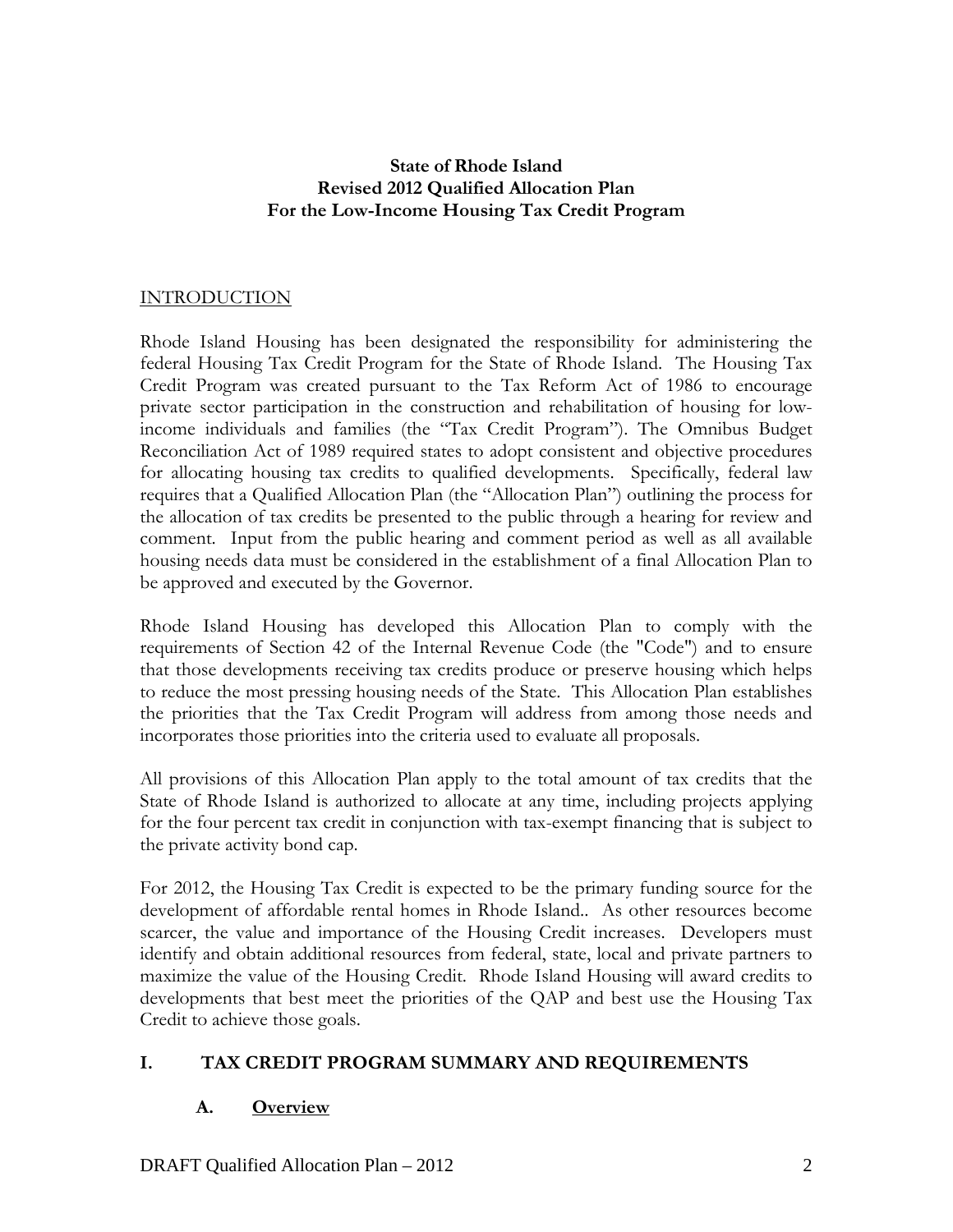The Tax Credit Program was established as part of the Tax Reform Act of 1986 to provide an incentive to developers to produce and maintain rental housing units for low-income individuals and families. The Tax Credit Program was originally authorized for calendar years 1987-1989 and has been extended or modified by Congress periodically since then. As part of the Omnibus Reconciliation Act of 1993, the Tax Credit Program was permanently extended effective July 1, 1992. The Housing and Economic Recovery Act of 2008 and the American Recovery and Reinvestment Act of 2009 provided for the most significant changes to the Tax Credit Program since 1986 and those changes are incorporated into this revised Qualified Allocation Plan where applicable.

There are three types of credits available to Developers of low-income rental housing. The first type of credit is a 9% annual credit for the costs of new construction or substantial rehabilitation of an existing building. The second type of credit is a 4% (approximate) annual credit for the costs of new construction or substantial rehabilitation of an existing building. The third type of credit is a 4% (approximate) annual credit for the cost of acquiring an existing building that involves substantial rehabilitation. A specific project may qualify for one type of credit or for a combination of the 4% and 9% credits.

The rate of the 4% credit fluctuates based on market conditions. The actual tax credit rate ("Applicable Credit Percentage") applicable to any month is based on monthly prevailing interest rates that are calculated and published by the United States Treasury Department. The amount of the annual credit is calculated to yield a present value of 30% of certain eligible costs. As a result of the Housing and Economic Recovery Act of 2008, the 9% Applicable Credit Percentage shall be fixed at 9% for any new building placed in service after July 30, 2008 **and before December 31, 2013** (Section 42(b)(2)).

For further information and detailed requirements relating to the different credit types and methods of calculating the credit, refer to Section 42 of the Code.

# **B. Rhode Island Annual Tax Credit Allocation Pool**

Each state is awarded a limited amount of tax credits annually. Rhode Island receives the small state minimum of \$2,465,000 indexed for inflation. The pool of tax credits may be greater in any year if unused credits are carried forward or if previously allocated credits are returned or rescinded.

If Rhode Island allocates all of its annual per capita credits as well as its tax credits from prior years by the end of any calendar year, the State will qualify for credits from the National Pool. The National Pool is composed of all states' unallocated annual tax credit ceiling, returned or carried forward credits.

# **C. Tax Credit Requirements**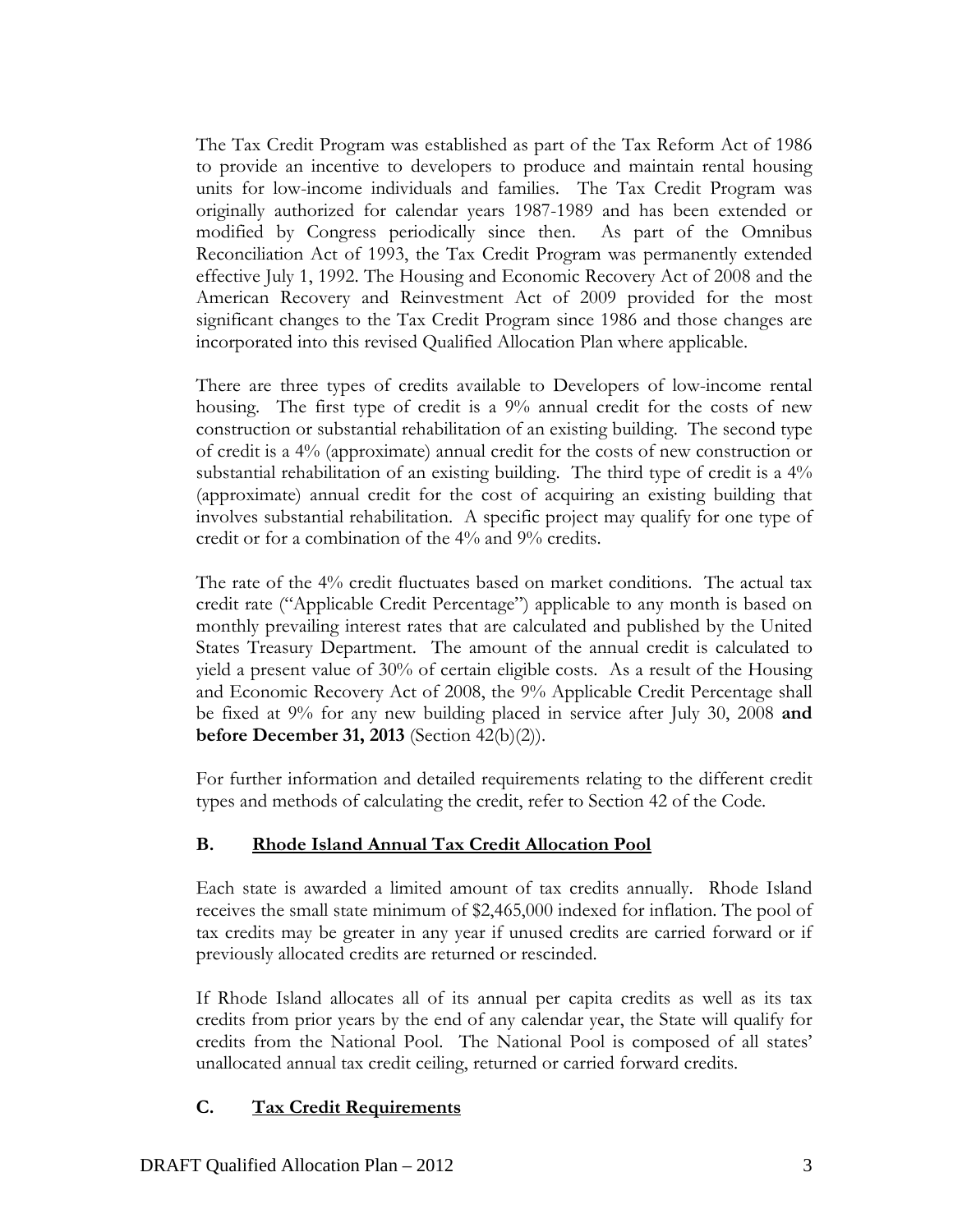The Code requires that Rhode Island Housing establish a plan which sets forth the selection criteria which will be considered in allocating tax credits in Rhode Island. The Allocation Plan must include certain statutorily mandated selection criteria outlined below. The Plan must also outline criteria that are used to meet State and local housing needs in Rhode Island. That criterion is included within the Threshold Criteria and Comparative Ranking of the Allocation Plan.

#### RHODE ISLAND FUNDING CRITERIA

Rhode Island is experiencing a housing and economic crisis. There are large numbers of foreclosed properties in Rhode Island. Inner city neighborhoods have been particularly hard hit by the foreclosure of multi-family properties. For every owner of a foreclosed multi-family property, one-to-five families tend to be displaced. In addition many households continue to struggle with subprime loans which were disproportionally focused on low-income neighborhoods in the urban core. These factors combined with an average unemployment rate in 2010 of 12% have resulted in the deterioration of neighborhoods throughout Rhode Island, but particularly in urban communities. To counter the disinvestment in neighborhoods, Rhode Island Housing's development goals and resources will prioritize strategies to redevelop neighborhoods most heavily affected by the foreclosure crisis. Simultaneously we will endeavor to continue to provide affordable housing opportunities in communities where few opportunities currently exist. The uncertainty surrounding the nation's financial markets and lack of capital will continue to be closely monitored. The criteria and priorities contained in this Allocation Plan may be amended by Program Bulletin in response to future changes resulting from current uncertainty.

#### **1. Federal Criteria**

The Code requires that preference for an allocation of credits must be given to developments serving the lowest income tenants, developments which commit to the longest period of affordability, and developments located in a qualified census tract ("QCT") which will contribute to a concerted community revitalization plan in qualified census tracts.

#### **2. State Criteria**

The State of Rhode Island Consolidated Plan was developed jointly by Rhode Island Housing and the state's Office of Housing and Community Development. Throughout the Consolidated Plan development process, Rhode Island Housing and its partners consulted and met with many other public and private agencies to gather data and discuss the state's housing and community development needs and priorities to be included in the plan. Please refer to the Rhode Island Consolidated Plan available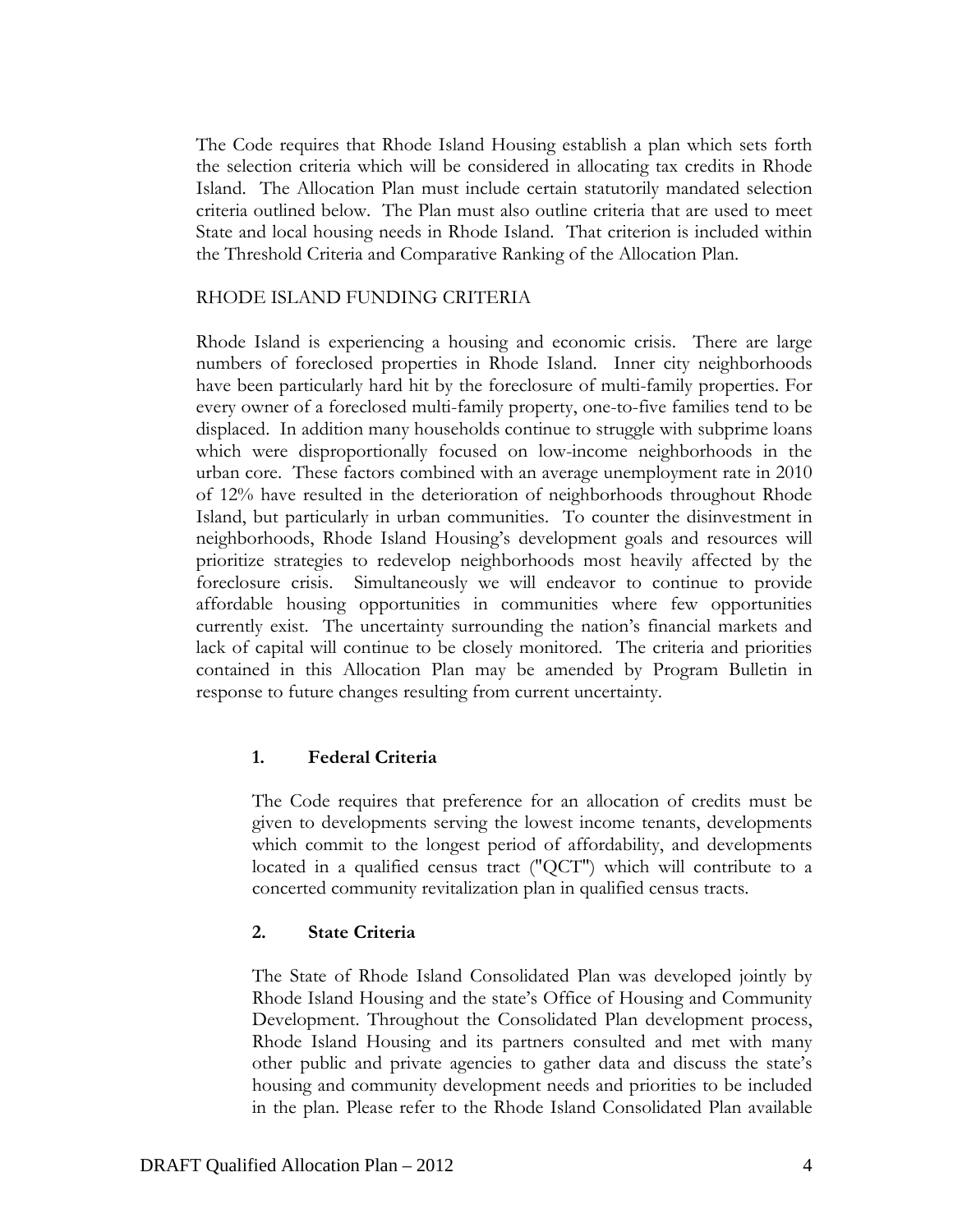at www.rhodeislandhousing.org under the link Newsroom/Data, Research and Reports for a full copy including all exhibits. The Consolidated Plan includes an analysis of housing needs in Rhode Island, projected affordable housing production and preservation goals through 2015, as well as state priorities and strategies for addressing the identified housing needs.

Statewide Planning has developed the Rhode Island Land Use 2025 Plan which encourages the development of designated growth centers. These growth centers and development areas envision a mix of commercial and residential uses with access to services, transportation and adequate water and wastewater infrastructure. In addition, all municipalities in Rhode Island have developed affordable housing plans which identify development opportunities within these communities.

#### **3. Housing Needs**

The State faces an overall shortage of decent, safe and sanitary rental units. Fifty percent (50%) of the State's population is rent burdened. Twenty-five percent (25%) of renters are severely rent burdened and pay more than 50% of their income towards rent. Rhode Island was ranked 13th nationally for renters paying more than 30% of their income towards housing and 5th for homeowners that were cost burdened above the 30% mark. Rhode Island has the third highest gap between what renters earn and what it costs to rent a two-bedroom apartment. Much of the state suffers from a continually aging housing stock, a significant portion of which is characterized by severe or moderate physical problems such as lead-based paint hazards.

The redevelopment of properties that are in foreclosure and those that are abandoned and vacant are a priority for Rhode Island Housing financing. Vacant and abandoned property erodes overall property values and causes deterioration in entire communities where prior investment has occurred. Rhode Island Housing is committed to using resources where they will most efficiently be used to stabilize neighborhoods.

By concentrating state, federal and private resources to combine affordable housing with broader community development investments, neighborhoods can be revitalized. This approach encourages investment in Rhode Island's urban areas and new or existing growth or town centers and surrounding neighborhoods. This comprehensive approach to development results in well planned developments that are sustainable and efficient.

To meet the state's goal of at least 10 percent (10%) affordable housing in each community, the state must substantially increase its production. A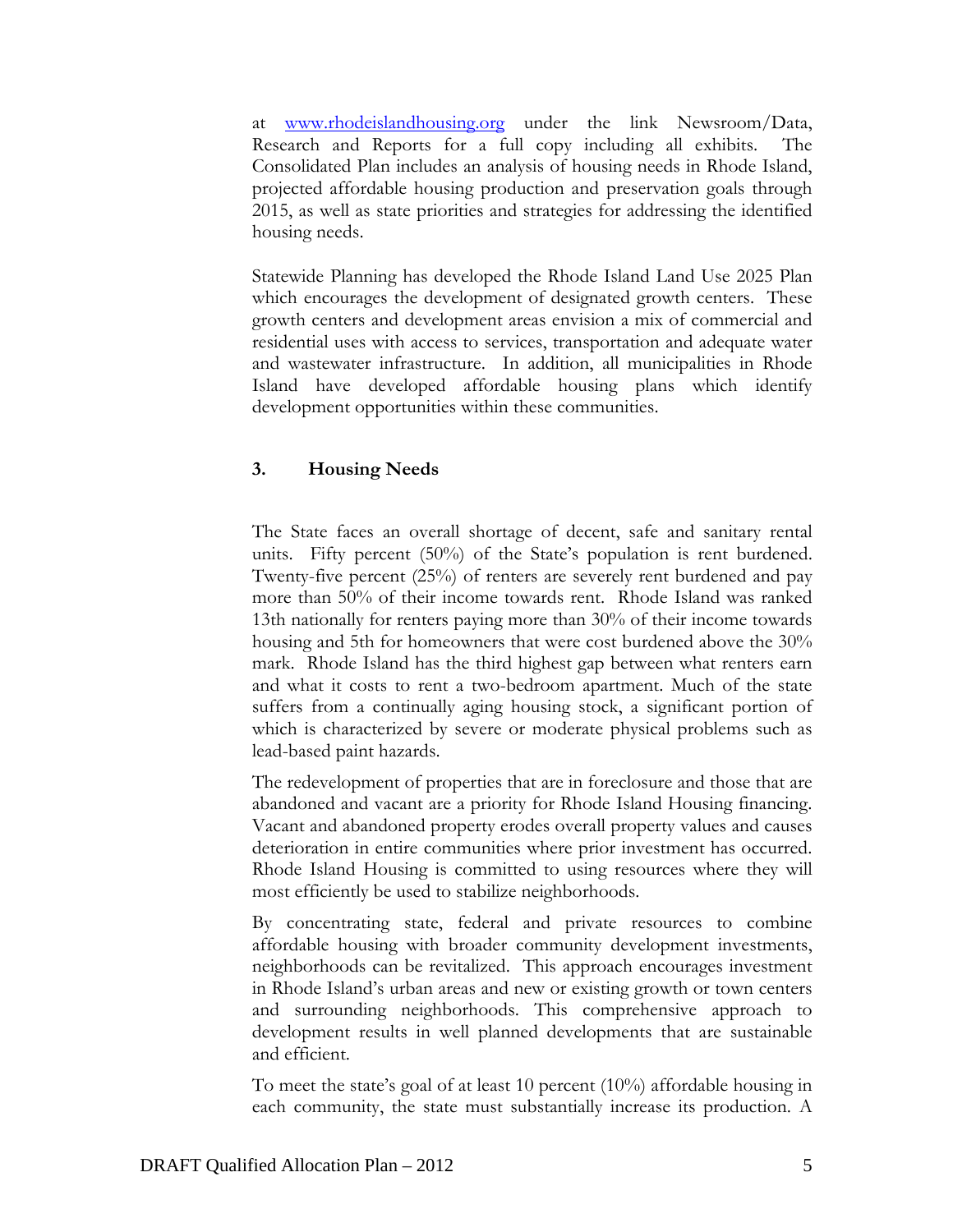conservative estimate of needs assumes that there is a deficit of 13,249 affordable homes needed in the State. An additional 412 new apartments are needed to provide permanent housing for homeless families and persons with disabilities. In total, 5,000 new affordable homes need to be produced in the next five years in Rhode Island.

The above criteria and housing needs provides the basis for the Threshold Criteria and Comparative Ranking set forth within the State's Allocation Plan.

### **D. Lock-In of Applicable Credit Percentages**

1) For developments subject to the state's per capita credit allocation: Each project's Applicable Credit Percentage will be 9% for buildings placed in service between July 30, 2008 and December 31, 2013. **For buildings placed in service on or after January 1, 2014**, the Applicable Credit Percentage will be established based on published rates in effect in one of the following: (i) the month the project is placed-in-service; (ii) the month in which a binding and irrevocable election to lock-in the Applicable Credit Percentage is made between the Owner and Rhode Island Housing or; (iii) at the time of issuance by Rhode Island Housing of a Carryover Allocation Agreement.

This binding and irrevocable election will be made subsequent to a reservation of tax credits and generally before the Carryover Allocation Agreement is signed. The Applicable Credit Percentage election will be made as part of a written binding agreement such as the tax credit reservation letter or the carryover allocation agreement. A selection of a monthly credit percentage will only be valid if the binding agreement is executed by the end of that specific month.

2) For developments utilizing tax exempt bond financing with 4% credit:

The Applicable Credit Percentage can only be locked-in on two occasions—in the month in which the tax-exempt bonds were issued or at the placed-in-service date. Due to the length of time between these two opportunity dates, Developers should seek professional advice to mitigate some of the financial and market risk associated with this election.

3) Under Section 42(h)(7)(D) in allocating a housing credit dollar amount, Rhode Island Housing must specify the applicable percentage and the maximum qualified basis of the building. The applicable percentage may be less, but not greater than, the appropriate percentage for the month the building is placed in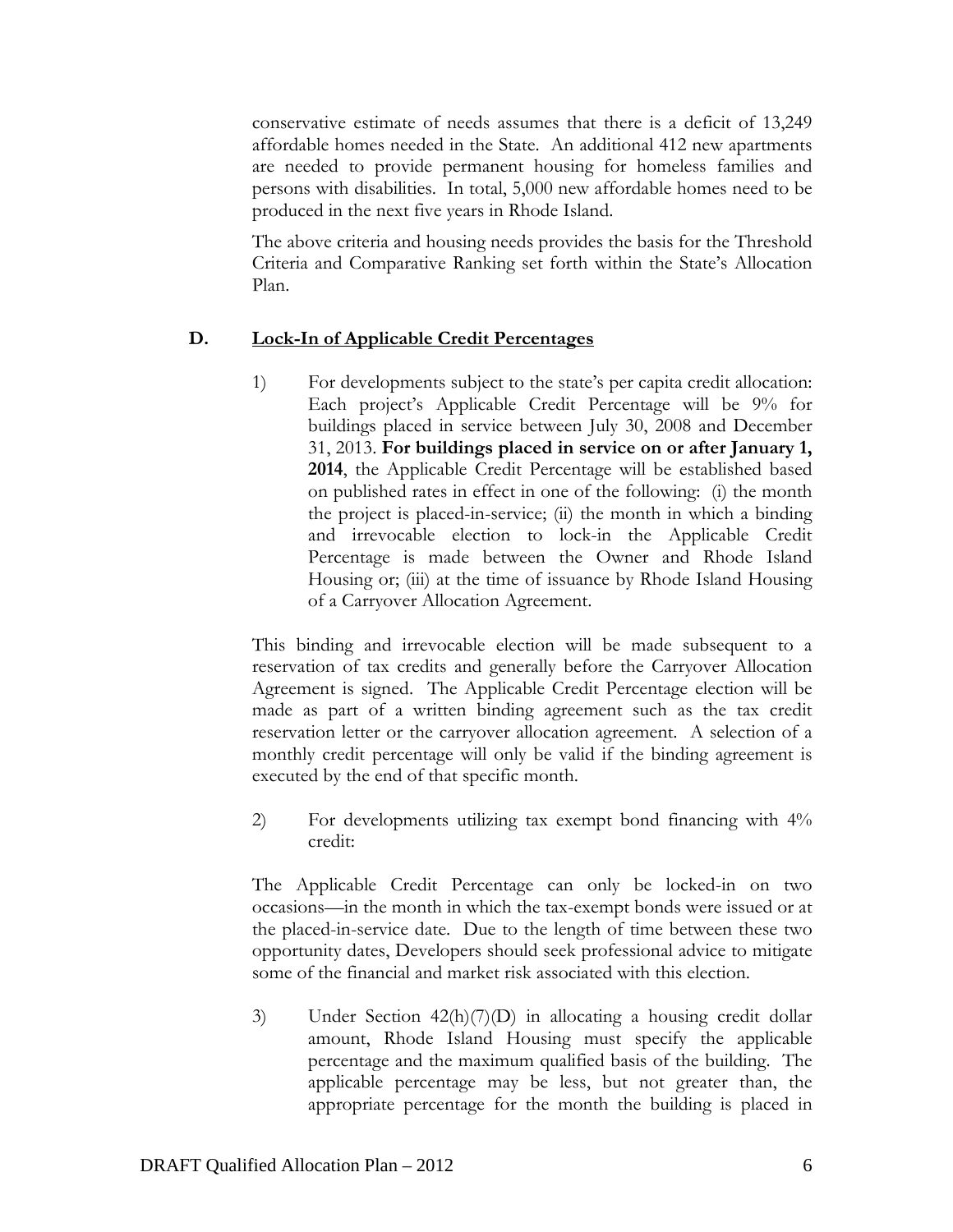service, or the month elected by the taxpayer under Section  $42(b)(2)(A)(ii)(I)$ . Whether the appropriate percentage is the percentage for the 70-percent present value credit or the 30 percent present value credit is determined under Section 42(I )(2) when the building is placed in service.

For further information and detailed requirements relating to binding credit percentages, refer to Section 42 of the Code.

# **E. Eligibility Requirements**

To receive an allocation of tax credits, whether from the State's allocated pool (9% credits) or through the use of tax-exempt bond financing (4% credits), a project must meet eligibility requirements under both the Allocation Plan and the Code. While many of these requirements are briefly summarized below, applicants should note that the federal rules governing low-income housing tax credits are complex. All Developers are advised to consult a qualified tax attorney and/or accountant to determine eligibility for the credit. In making this determination, qualified professionals are expected to be current and knowledgeable with all private letter rulings (PLRs) and technical assistance memoranda (TAMs) issued by the Internal Revenue Service ("IRS") which may provide insight to the Service's view regarding eligible basis determinations.

In allocating tax credits, Rhode Island Housing makes no representations to Owners or other parties regarding compliance with the Code, Treasury Regulations or other laws or regulations governing low-income housing tax credits. Neither Rhode Island Housing nor its employees, agents, representatives, Board Members, or employees shall be liable for any matters arising out of, or in relation to, the allocation of low-income housing tax credits.

# **1) Residential Rental Property**

In order for a project to qualify as a low-income housing project, it must be residential property. In general, the project must be: used other than on a transient basis; rented or available for rent on a continuous basis; available to members of the general public; and suitable for occupancy. Facilities providing continuous nursing, medical, or psychiatric care are not considered residential rental units for tax credit purposes. Continual care, however, should not be confused with certain supportive services which can be provided, such as assuring that tenants obtain incidental care, as needed, by facilitating the making of medical appointments and by providing transportation to medical facilities, and by the provision of basic first-aid skills in case of emergencies.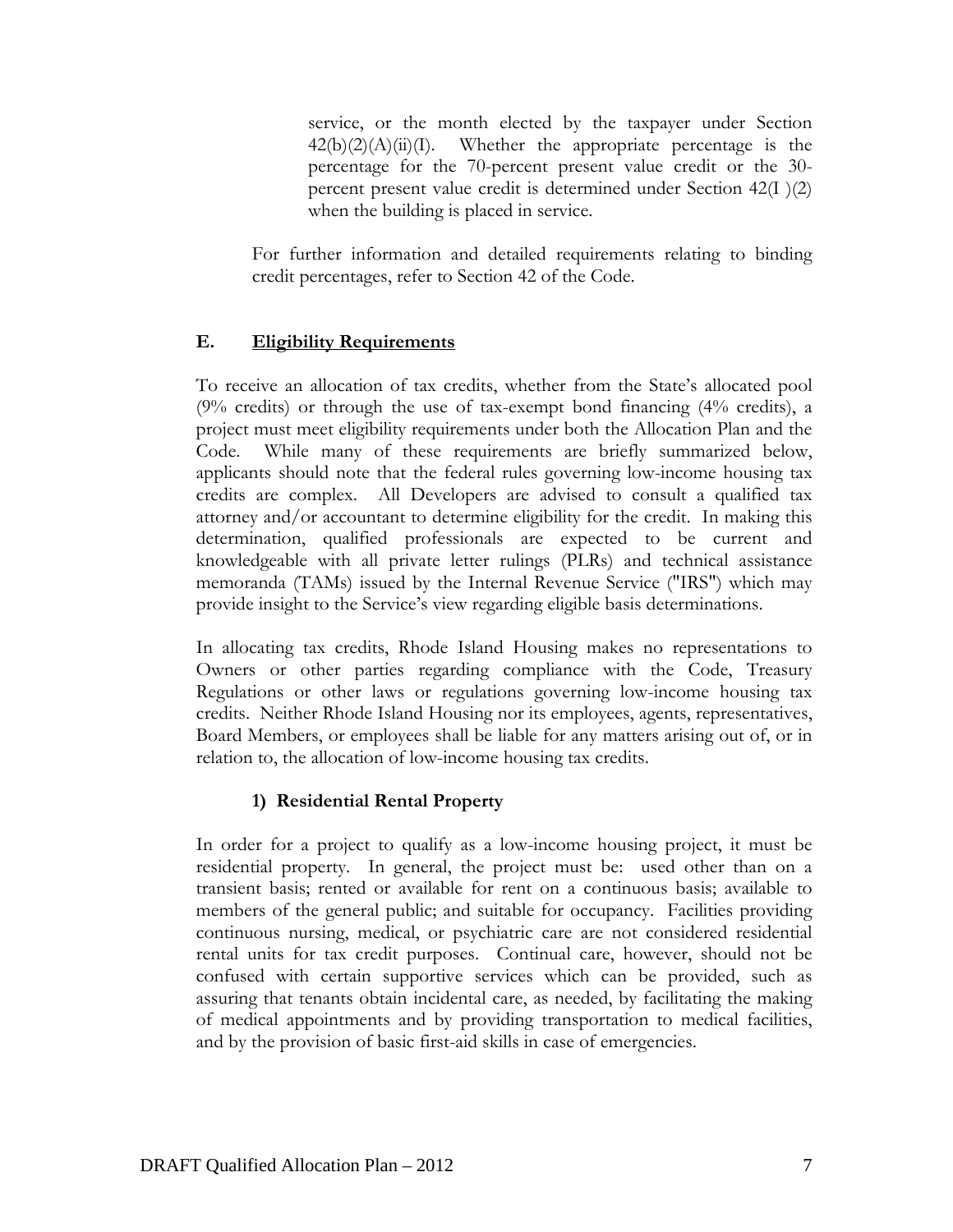#### **2) Extended Use Period**

The Code requires that the low-income occupancy and rent restrictions be maintained during the initial compliance period of 15 years (Section 42(I)(1). In addition, the occupancy restrictions must be maintained for an extended use period of an additional 15 years (Section 42(h)(6)(D). Rhode Island Housing requires the following:

- a. A Declaration of Land Use Restrictive Covenants ("Declaration") committing to an extended use period of affordability for the qualifying units of at least thirty years and a prohibition during the entire extended use period – not just the three year vacancy decontrol period – against evicting or terminating of tenancy of existing tenants in low-income units other than for good cause, must be executed by the project owner.
- b. If a development is allocated Credit under the nonprofit set-aside, the current owner (and any new owner) during the compliance period must continue to qualify under that set-aside. The Owner will indicate in the Declaration that they are electing to qualify under the nonprofit set-aside.
- c. For projects financed with tax-exempt bond proceeds, the required extended use period of affordability will be the greater of (i) the period that the tax-exempt bonds remain outstanding or (ii) forty years.
- d. The owner must waive the right to seek termination of the Declaration by petitioning Rhode Island Housing to find a buyer of the development as provided in Section  $42(h)(6)(E)(I)(II).$
- e. Regulatory Agreement. In addition to the Declaration, Rhode Island Housing requires that a Regulatory Agreement be recorded prior to any lien documents and not subject to termination in the event of foreclosure. The development owner may be required to have all lien holders of a Development complete and sign a subordination to the Regulatory Agreement that will subordinate their liens to the provisions of the Regulatory Agreement.

### **3) Rent and Tenant Income Restriction**

The project must meet certain tenant income and rent restrictions: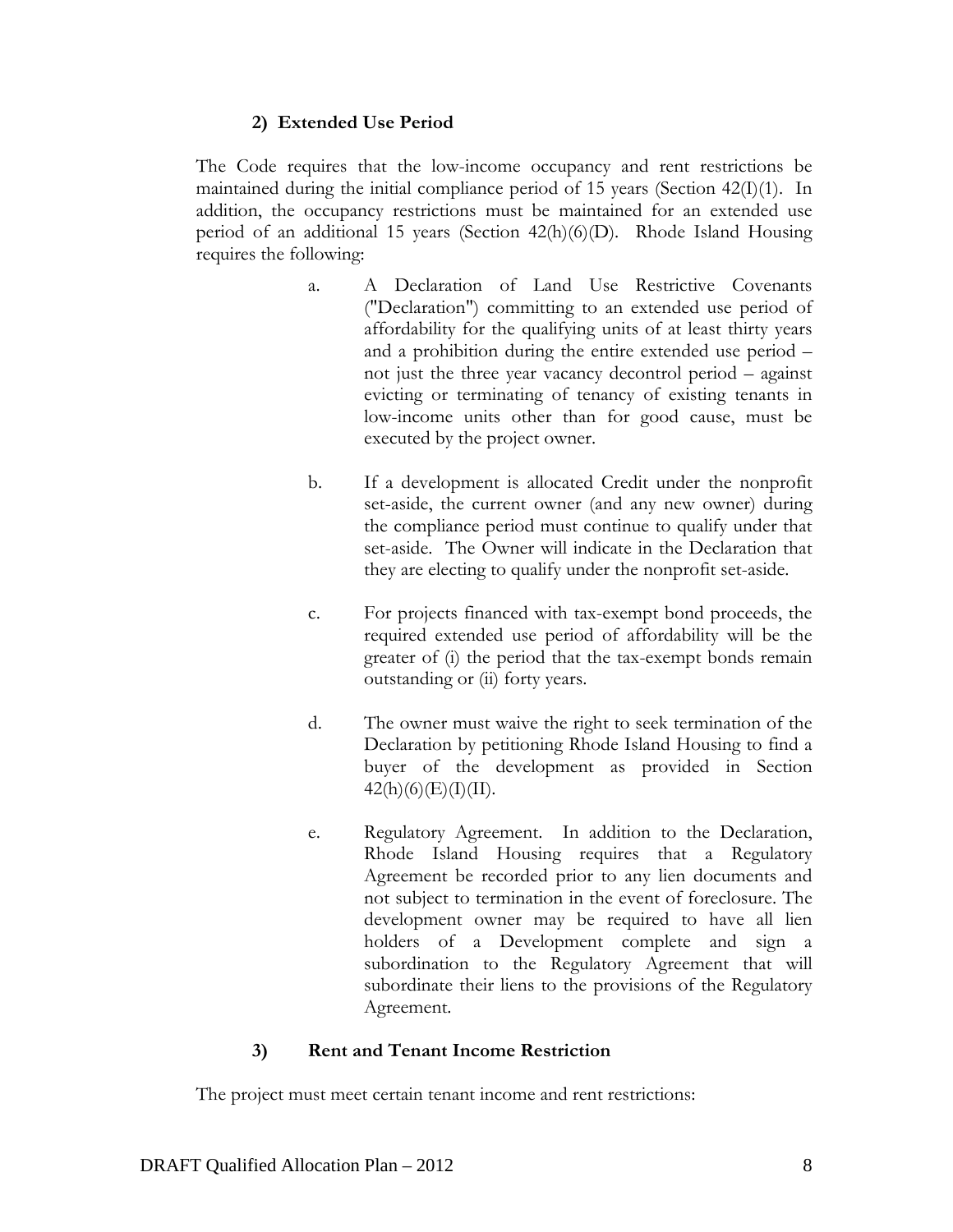a. Income Restrictions:

The Project must elect one of the following Minimum Set-Asides:

at least 20 percent of the rental units in the project must be rent restricted for and occupied by households with incomes no higher than 50 percent of the Area Median Gross Income ("AMGI"), adjusted for family size;

#### **OR**

at least 40 percent of the rental units must be rent restricted and occupied by households with incomes no higher than 60 percent of the AMGI, adjusted for family size.

b. Rent Restrictions:

The gross rent charged to a tenant (including utilities) cannot exceed 30% of the income limit for a qualified low-income household at 50% or 60% of AMGI adjusted for family size, assuming 1.5 persons per bedroom. A table of qualified rents is located in the Developers Handbook.

For more information on tenant income and rent restrictions, including rules for calculating rents, see Section 42 of the Code.

### **4) Least Amount of Tax Credit Necessary for Project Feasibility**

 The Code requires that Rhode Island Housing allocate credits in the minimum amount necessary for the financial feasibility of the project and its continued viability as a qualified low-income housing project throughout the credit period.

 Rhode Island Housing must evaluate the amount of the credit at three specific times: (1) at the time of application, (2) at the time of reservation, and (3) at the time the building is placed-in-service and an IRS Form 8609 is issued. Rhode Island Housing will consider the proposal's distribution of the tax benefits between direct development costs, soft costs, fees, operating reserves and other costs and evaluate the need for tax credits to fill the gap after other financing sources and subsidies have been taken into account. Developers will be required to certify the source and value of other subsidies and funding for the proposal.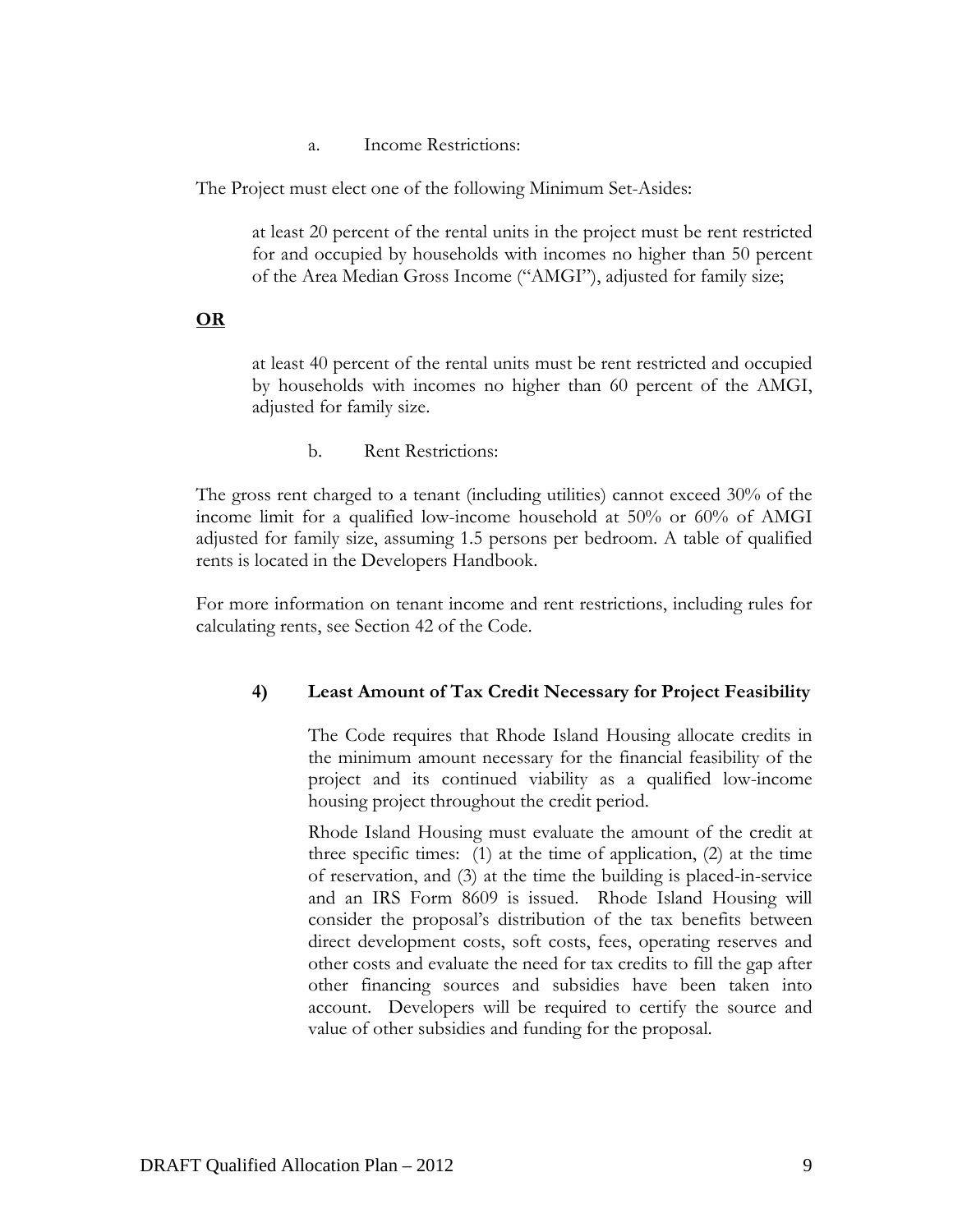#### **5) Minimum Property Standards**

Projects must meet state or local health or building codes or regulations. Corrections necessary to repair code violations must be specified in a rehabilitation work plan. The Developer will be required to provide certification or to demonstrate to Rhode Island Housing that any code violations have been corrected upon construction completion. Compliance with health, safety and building codes is an ongoing obligation; non-compliance may result in penalties and/or recapture of credit.

#### **6) Placed-In-Service Requirements**

Rhode Island Housing will allocate credits only to projects which can be reasonably expected to become eligible for the credits in the year in which the Developer is to be awarded tax credits. This means that projects must either be able to be placed-inservice in that year or have incurred more than ten percent (10%) of their reasonably anticipated project basis within twelve months of the reservation of tax credits. Placed-in-service generally refers to the issuance of the first Certificate of Occupancy for each building in the project.

### **7) Minimum Rehabilitation Requirements**

The Code requires that tax credit projects involve minimum rehabilitation expenditures. For a building to be substantially rehabilitated, the expenditures during any 24-month period must be at least the greater of: (a) twenty percent (20%) of the depreciable basis of the building determined as of the first day of the 24-month period; or, (b) an average of \$6,000 per low income unit. This provision is effective (i) for projects which receive a credit allocation after July 30, 2008 and (ii) in the case of bond financed projects for projects which receive a bond allocation after July 30, 2008. Exceptions may apply for properties acquired from government entities and "expiring use" properties. For buildings placed in service after 2010 the minimum rehabilitation dollar amount will be adjusted annually for inflation.

### **8) Ten Year Placed In Service Restriction**

To be eligible for the acquisition credit, buildings may not have been placed in service within the last ten years. Generally, a transfer of the building results in a new placed-in-service date if, on the date of the transfer, the building is occupied or ready for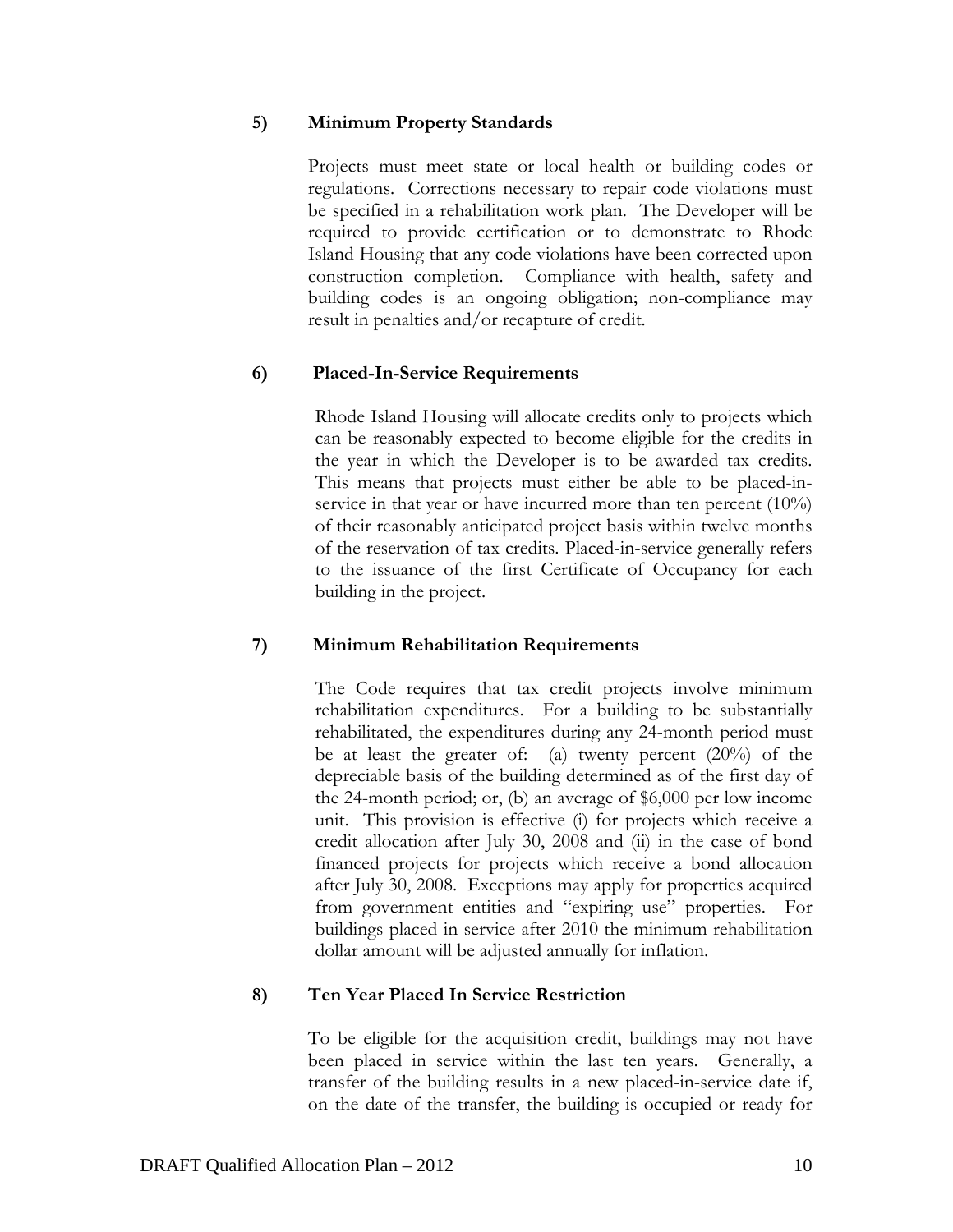occupancy. Exceptions may apply to certain property transfers and expiring use properties. In cases involving the purchase of a development that previously utilized low-income housing tax credits for acquisition, the property may not be eligible for acquisition credit from the second purchase until the completion of the initial 15-year compliance period. According to a recent private letter ruling released by the Internal Revenue Service (Private Letter Ruling 200502019), transfers of 99 percent partnership interest do not result in a new "placed in service" date. However, always consult with a tax specialist for questions of specific project eligibility.

Pursuant to the Housing and Economic Recovery Act of 2008, federally-assisted buildings as well as buildings assisted under similar State programs are eligible for acquisition credits. In addition properties acquired from defaulted banks (as defined under the Federal Deposit Insurance Act) may also be eligible to qualify for acquisition credits within the 10-year period effective for buildings placed in service after July 30, 2008.

### **9) Community Service Facilities**

The portion of a residential building used as a community service facility may be eligible for the Tax Credit Program. A community service facility is a facility designed to primarily serve individuals whose income is 60 percent or less of area median income. No more than 25% of the total basis of the building may come from the community service facility portion of the building.

### **10) Market Study**

Prior to closing, Rhode Island Housing requires that a comprehensive market study conforming to the National Council of Affordable Housing Market Analysts (NCAHMA) standards be conducted as a condition of credit allocation analyzing the market area, including the depth and breadth of demand, comparable properties and rates, comparable operating expenses, market absorption rates as well as a study of the needs of the prospective population. For projects involving rehabilitation of existing and occupied properties with project-based rental assistance contracts, Rhode Island Housing, in its sole discretion, may modify the NCAHMA market study standards to reflect actual data available to Rhode Island Housing about the operation of the project and its market area. The market study will be completed by a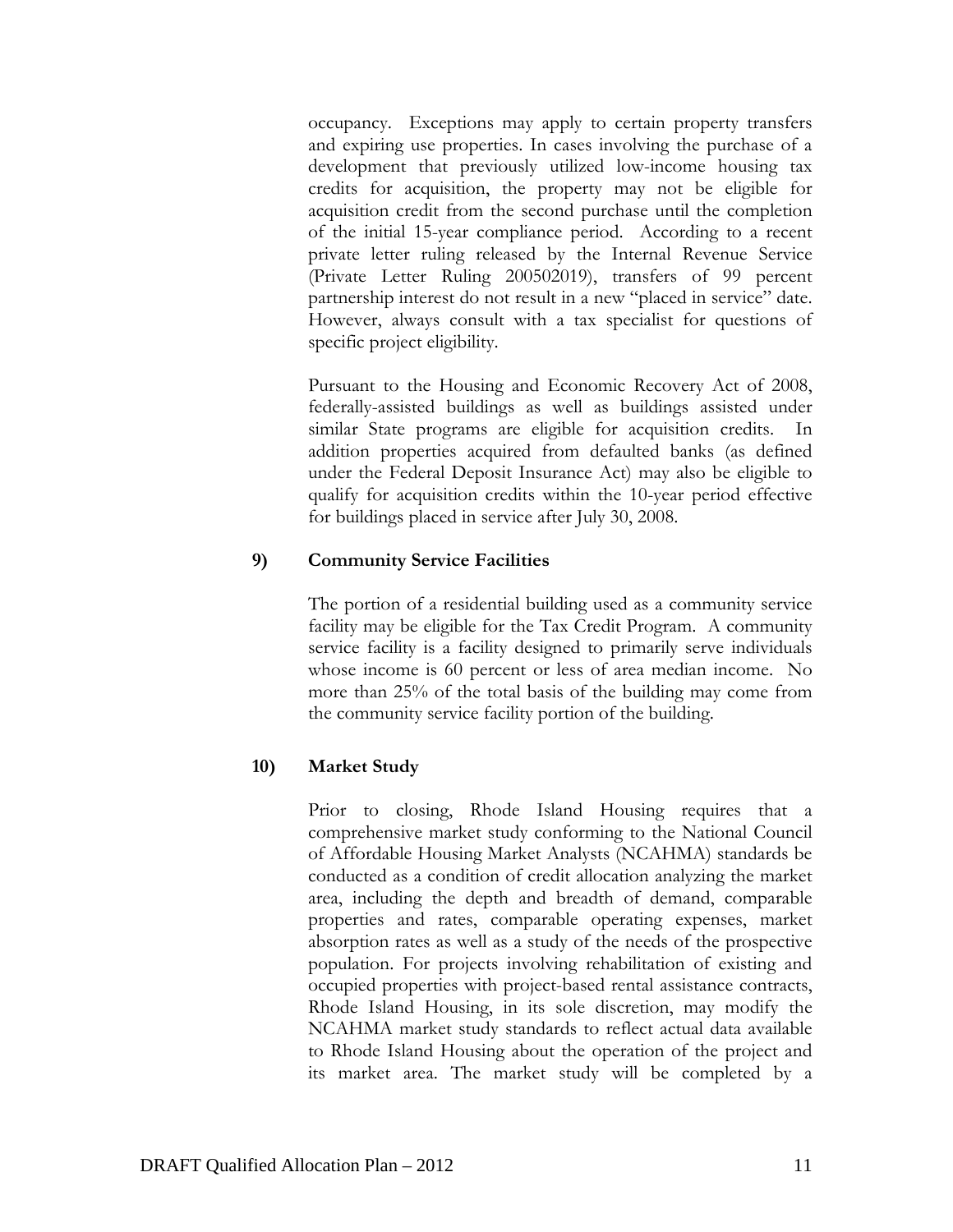disinterested party commissioned by Rhode Island Housing and at the Developer's expense.

# **11) Native American Housing Assistance**

Assistance provided under the Native American Housing Assistance and Self-Determination Act of 1996 (NAHASDA) will not be taken into account in determining whether a building is federally subsidized for purposes of the Tax Credit Program. Therefore, such buildings will qualify for 9% credit as deeper targeting consistent with the rules for HOME-financed projects (i.e. 40 percent of the units at 50 percent of area median income).

# **12) Homeownership Option**

Developers electing to convert to homeownership at the end of the 15-year compliance period may do so under the Code. Rhode Island Housing will approve no more than one (1) conversion application per calendar year. As these developments will be rental housing for a minimum of fifteen years, they will be underwritten as a rental development and are subject to the same underwriting criteria set forth in the Developers' Handbook.

# **F. HUD Qualified Census Tracts/Difficult-To-Develop Areas**

Projects located in the United States Department of Housing and Urban Development's ("HUD") designated qualified census tracts ("QCTs") or difficult-to-develop areas ("DDAs") may be eligible for additional tax credits. DDAs are designated annually by HUD as updated income and Fair Market Rent ("FMR") data become available.

QCTs are defined as any census tract (or equivalent geographic area) in which at least 50% of the households have incomes of less than 60% of the AMGI **or** census tracts which have a poverty rate at or above 25 percent. HUD periodically publishes the list of new QCTs in Rhode Island.

A DDA is defined as any area that has high construction, land, and utility costs relative to the Area Median Gross Income ("AMGI"). For further information on limitations on these designations, refer to Federal Register Volume 69, No. 229/ Tuesday, November 30, 2004. The designations of QCTs under section 42 of the Code published December 12, 2002, as supplemented on December 19, 2003, remain in effect.

HUD Notice of September 18, 2007 set forth in the Federal Register / Vol. 72, No. 180. revises the definition of the Effective Date for DDAs and the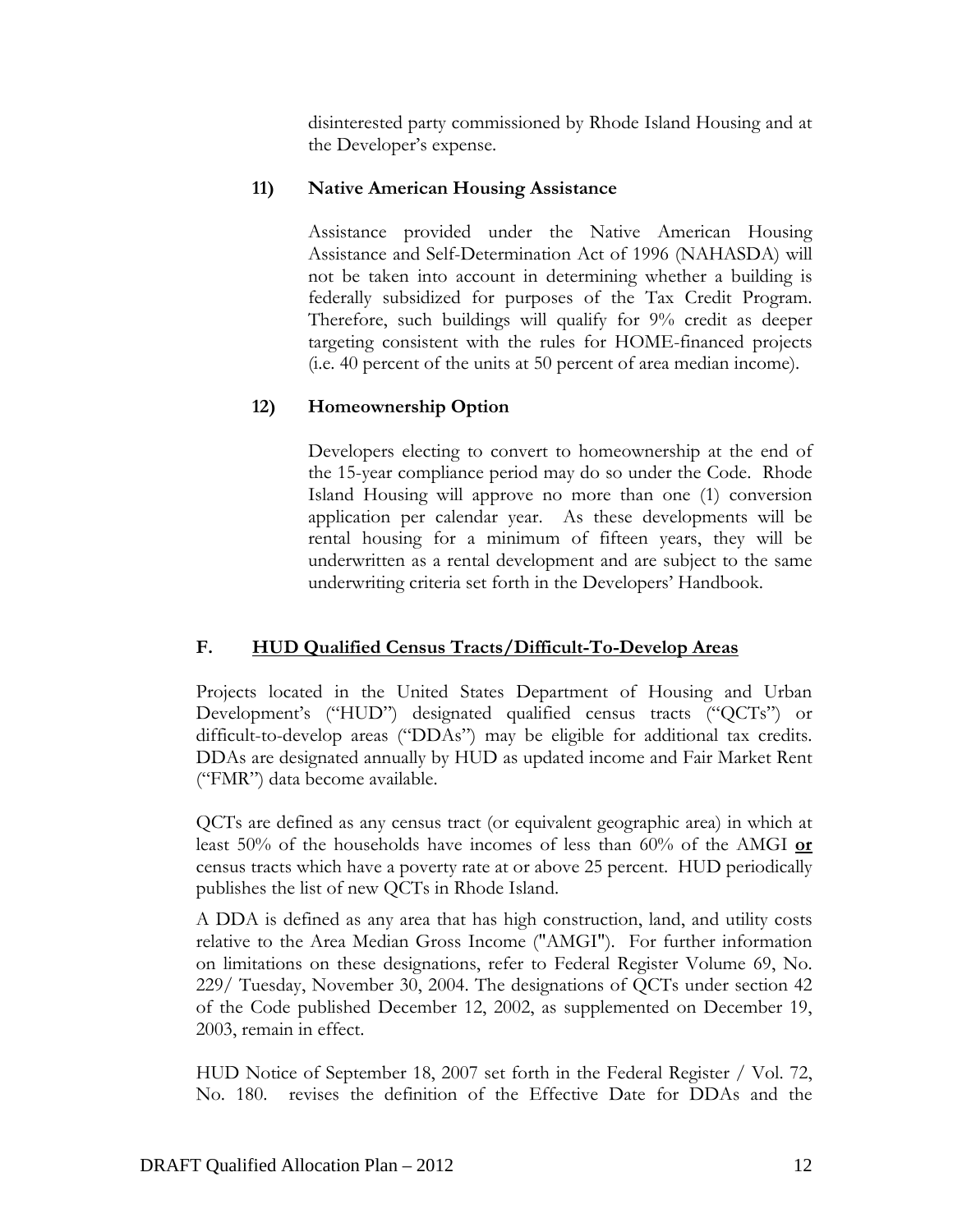application of DDAs to tax credit developments in a notice published in the Federal Register on September 28, 2006 (71 FR 57234). The 2008 lists of Qualified Census Tracts and the 2008 lists of DDAs that are not part of the GO Zone Designation are effective: (1) for allocations of credit after December 31, 2007; or (2) for purposes of Section  $42(h)(4)$  of the Code, if the bonds are issued and the building is placed in service after December 31, 2007. If an area is not on a subsequent list of DDAs, the 2008 lists are effective for the area if (1) the allocation of credit to an applicant is made no later than the end of the 365-day period after the submission to the credit-allocating agency of a complete application by the applicant, and the submission is made before the effective date of the subsequent lists; or (2) for purposes of Section 42(h)(4) of the Code, the bonds are issued or the building is placed in service no later than the end of the 365-day period after the applicant submits a complete application to the bondissuing agency, and the submission is made before the effective date of the subsequent lists, provided that both the issuance of the bonds and the placement in service of the building occur after the application is submitted.

The additional credits available to projects falling within the definitions of either or both of these categories are derived by increasing the project's eligible basis for the new construction or substantial rehabilitation portion of the project by up to 30%. The actual increase in basis is determined at the discretion of the allocating agency pursuant to its analysis of the maximum amount of subsidy necessary to complete the project. The 30% increase is not available for the costs associated with the acquisition portion of any project.

Pursuant to H.R. 3221 Title I – Housing Tax Incentives, Rhode Island will prioritize projects that provide housing for special needs populations, for very low income persons and families, for those projects which are consistent with the Rhode Island Housing Keepspace Communities principles including the ability to collaborate, secure and leverage non-traditional resources to maximize financial feasibility for eligibility under the basis boost which is applicable to DDAs.

#### **G. HUD Subsidy Layering Guidelines**

All projects submitted to Rhode Island Housing that may receive housing tax credits in combination with any form of HUD housing assistance will be subject to the subsidy layering review guidelines of Section 911 of the Housing and Community Development Act of 1992. These requirements are designed to ensure that participants in affordable multi-family housing developments do not receive excessive compensation by combining various HUD housing assistance with assistance from other federal, state, or local agencies. The guideline standards are divided into three categories: Builder's Profit, Developer's Fee, and Syndication Expenses. HUD has established safe harbor and ceiling standards for each of these categories. Housing credit agencies may perform the subsidy layering review function provided the agency certifies to HUD that it will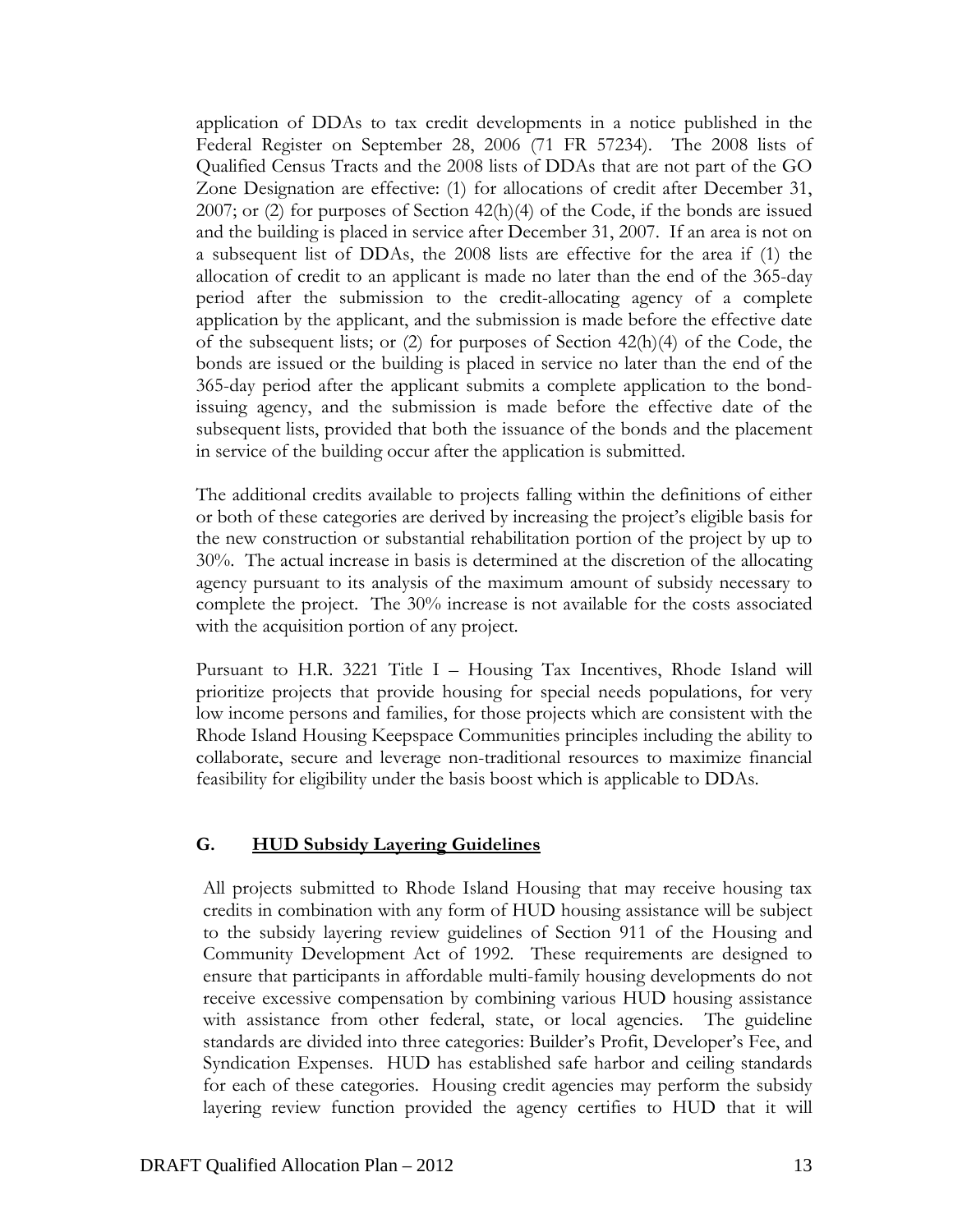properly apply the guidelines. Rhode Island Housing has assumed these responsibilities.

In accordance with Section 911 of the Housing and Community Development Act of 1992 and the Published Guidelines for Subsidy Layering, the following standards will be applied to all developments subject to subsidy layering:

- 1) Builder's Profit for developments subject to subsidy layering, up to 6 percent of construction costs will be allowed for builder's profit, 2 percent of construction costs for builder's overhead, and 6 percent of construction costs for general requirements. For those developers where there is an identity of interest between the owner and the general contractor, the maximum amount of builder's profit allowed is 50% of the amounts referenced in the current Program Bulletin. Note also that for projects subject to section 911 Subsidy Layering reviews, alternative general contractor fee limits may apply. Any changes specific to Rhode Island Housing's fee limits will be outlined in the current Program Bulletin.
- 2) Developer Fees Developer Fee guidelines are modified by Program Bulletin. The current Developer Fee Program Bulletin was issued September 2009. The safe harbor for Developer's fees is 10 percent, including developer overhead, of the total development cost of the project not including developer fee and operating reserve. Rhode Island Housing may approve exceptions to the safe harbor standard and allow developer's fees of up to 15 percent of the total development cost of a project.
- 3) Syndication Expenses The safe harbor limits for syndication expenses, excluding bridge loan costs, are (a) 10 percent of gross syndication proceeds for private offerings and (b) 15 percent of gross syndication proceeds for public offerings. Rhode Island Housing may approve exceptions to these percentages allowing up to 15 percent of gross syndication proceeds for private offerings and up to 24 percent of gross syndication proceeds for public offerings.

 In addition, for each development, Rhode Island Housing will establish an applicable market rate for equity. This market rate will be used to determine the net syndication proceeds at the project's placed-in-service date. The rate will be based upon the development's market value, comparable syndications, and/or Rhode Island Housing's estimation of market trends.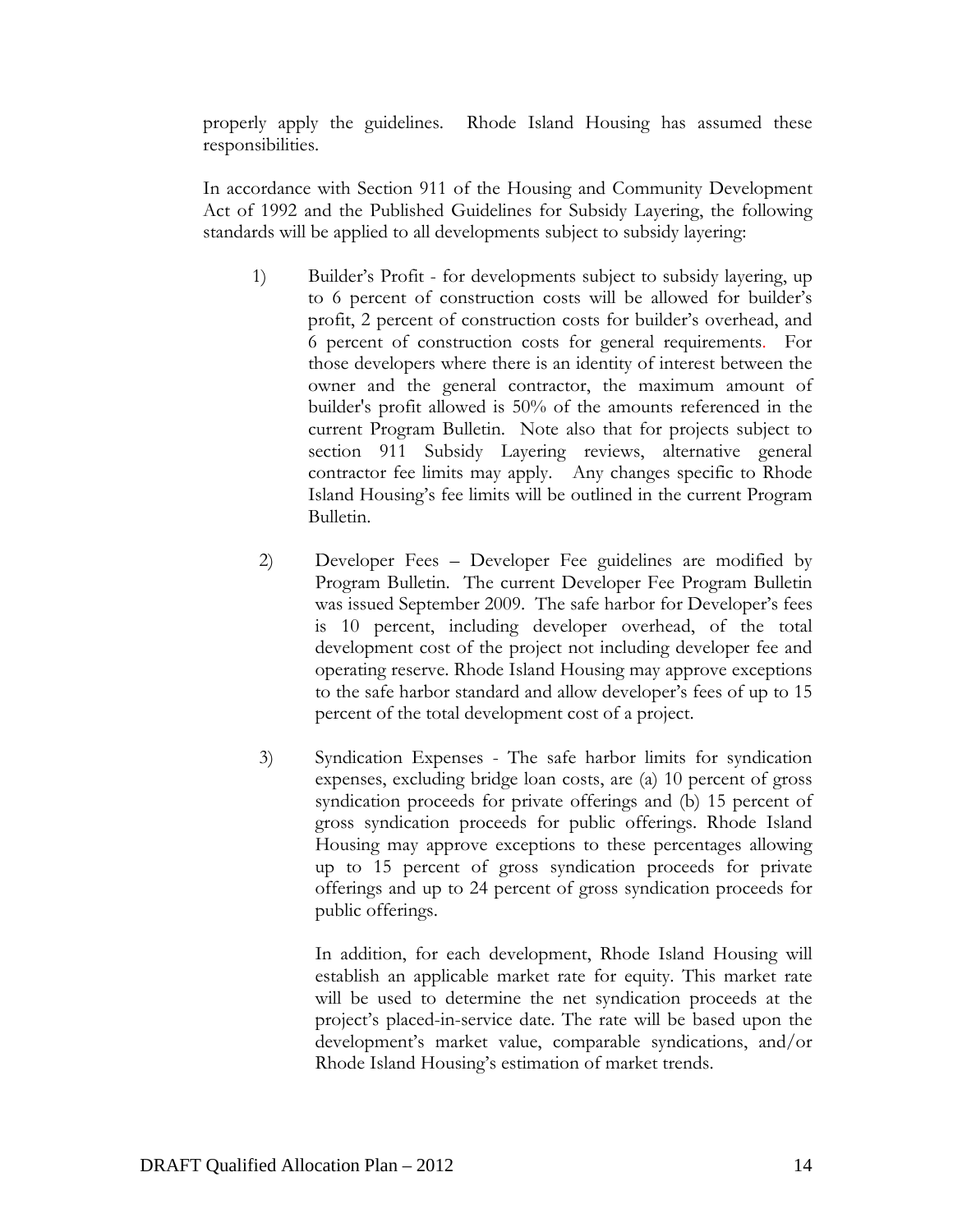### **H. Single Room Occupancy Units**

Federal law requires that a low-income unit may not be used on a transient basis. In general, tax regulations require a minimum of a six month lease. However, an exception may apply for single room occupancy units that are rented on a month-to-month basis or for longer periods.

## **I. Housing for the Homeless**

The tax credit has become a substantial resource for permanent supportive housing for the homeless. The portion of a building used to provide supportive services may be included in the qualified basis. Permanent supportive housing for the homeless must contain sleeping accommodations and kitchen and bathroom facilities and be located in a building providing services to the homeless.

# **J. Handicapped Accessibility**

Tax credit projects must comply with all applicable federal and state statutes and regulations regarding the operation of adaptable and accessible housing for the handicapped.

### **K. Affirmative Action/Equal Employment Opportunity ("EEO")**

Rhode Island Housing is committed to affirmative action and EEO. We have established minimum workforce utilization goals for Minority Business Enterprises and/or Women Business Enterprises ("MBE/WBE"), and monitor construction projects for compliance with these goals. All developments receiving funding under the Rental Production Program must use best efforts to (a) award at least 10% of the total construction contract dollar amount to minority and female owned businesses, and (b) ensure that at least 10% of labor hours for all trades are performed by minorities and/or women. Developers are encouraged to exceed the minimum goals set by Rhode Island Housing. Note that only those businesses included in the Rhode Island Department of Administration's Directory of Certified Minority and Women Business Enterprises will be recognized in measuring the minority and women business and workforce utilization goals. Further note that for purposes of measuring these goals, Rhode Island Housing does not include persons of Portuguese descent as a recognized minority.

All developers receiving an allocation of credits from Rhode Island Housing must enter into an Affirmative Action Agreement detailing specific affirmative action goals and definitive, aggressive strategies and action steps to ensure that such goals are achieved.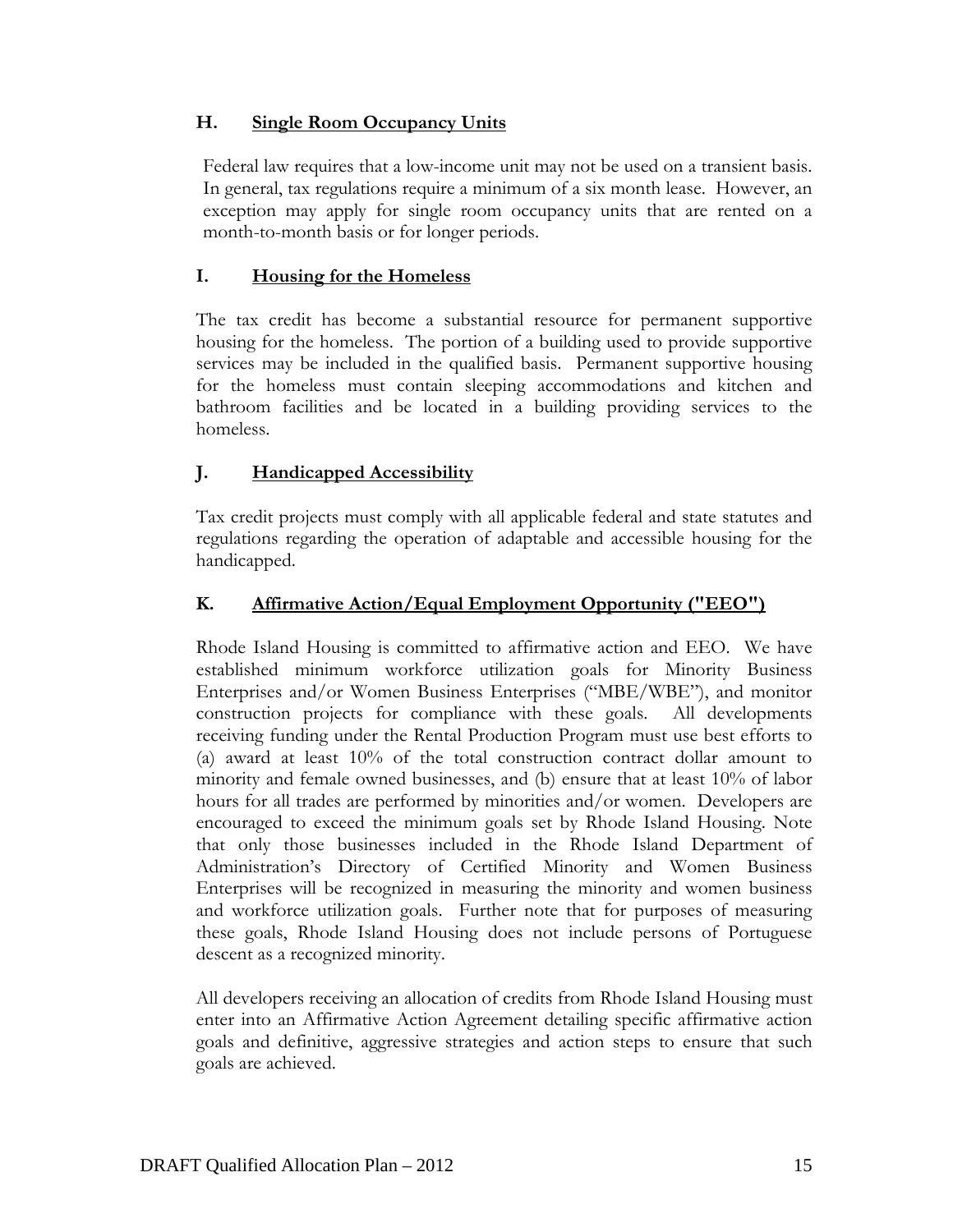#### L. Fair Housing

Under federal law, individuals seeking housing may not be discriminated against based on their race, color, religion, sex, ancestral origin, familial status or disability. State fair housing laws further extend protections against housing discrimination on the basis of marital status, sexual orientation, age, gender identity or expression and status as a victim of domestic abuse, or by reason of association with members of any of these protected classes. In order to ensure a clear understanding of these state and federal requirements, the applicant should be able to demonstrate at least one member of their staff or the staff of the agency that will provide property management services is certified as having received fair housing training. Rhode Island Housing is committed to achieving equitable access to affordable homes for all eligible Rhode Islanders. Homes developed with financing through Rhode Island Housing is a public good, and should be made available to qualified residents through an open and fair process that furthers affirmative fair housing. Therefore all homes financed by Rhode Island Housing must be available to the general public and must be marketed pursuant to an approved affirmative fair marketing plan. At a minimum, such a plan must include an analysis of those populations least likely to apply for housing in the area in which the development is located and a targeted marketing program to reach those populations. Such a program could include marketing in print or broadcast media targeted to such populations, outreach to organizations that serve those populations, and the like. In addition to the affirmative fair housing marketing plan, the housing must be distributed in accordance with an approved resident selection plan that is fair, open and transparent. The resident selection plan must specify the process and timetable under which applications will be accepted, local preferences for admission, if any, the policy for initial selection of residents if the number of qualified applicants exceeds the housing available, and the waiting list policy.

All developments receiving Housing Credits will have to complete HUD form 935.2A to detail its affirmative fair housing marketing plan.

#### **M. Industry Recommended Standards**

In evaluating and underwriting housing development proposals, Rhode Island Housing is guided by or generally follows industry recommended standards developed by the National Council of State Housing Agencies (NCSHA). These NCSHA recommended standards are set forth in the Rhode Island Housing Developers Handbook.

### **II. APPLICATION PROCESS AND RANKING METHOD FOR 9% CREDITS**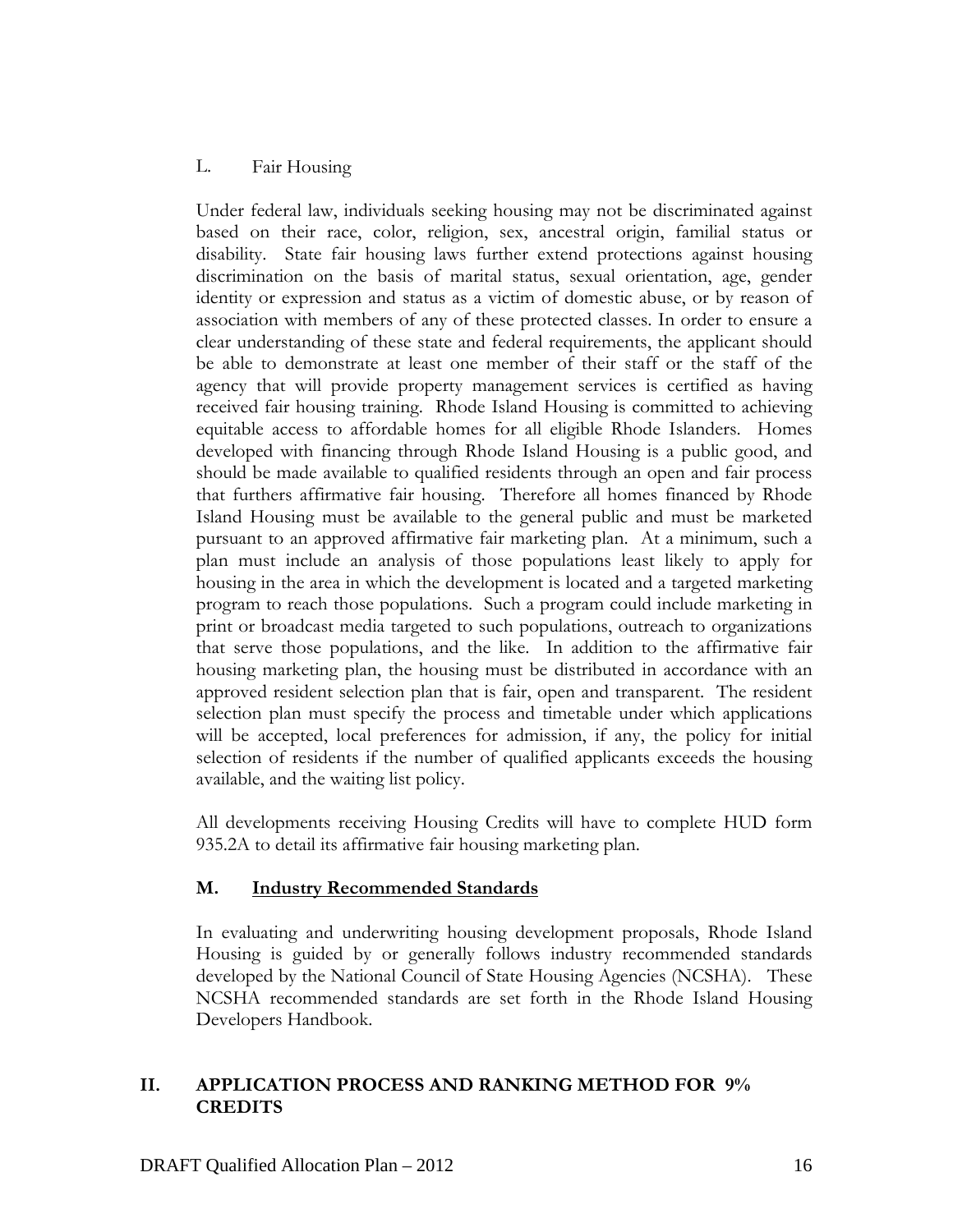## **A. Funding Rounds**

Rhode Island Housing may hold up to three competitive funding rounds each year for the 9% allocated credits. Funding rounds will be announced by Rhode Island Housing via Program Bulletin and/or issuance of a Request for Proposals ("RFPs"), and by advertisement in local print media. Rhode Island Housing may adjust the number or timing of funding rounds if required by the passage of federal legislation or adoption of IRS rules and regulations, to accommodate variations in demand for the supply of the credit, or for other compelling circumstances. Rhode Island Housing reserves the right to create an official waiting list for the Tax Credit Program for proposals which demonstrate considerable merit but for which allocable credit is not available.

During the review period, staff will determine the need for the credit and the financial feasibility of the proposals; however, this determination is not a warranty by Rhode Island Housing of the feasibility or viability of any proposal. Rhode Island Housing reserves the right to rescind reservations of tax credits for projects in the event that Rhode Island Housing determines that the project is unfeasible as proposed or that a change in circumstances has materially altered the proposal as submitted and approved. Any such rescissions shall be in writing and provided to the applicant.

The anticipated schedule for LIHTC reservations is as follows:

| <b>RFP</b> issuance                              | On or about mid-August.                                                    |
|--------------------------------------------------|----------------------------------------------------------------------------|
| Proposals submission deadline                    | On or about the first Friday in October.                                   |
| Rhode Island Housing's Board of<br>Commissioners | Reservation decisions rendered by At the January or February Board Meeting |

#### **First Funding Round**

Additional funding rounds will be conducted if necessary to allocate remaining credits or returned credits. Rhode Island Housing reserves the right to limit competition in subsequent competitive funding rounds to proposals that were submitted in the first and/or second competitive funding rounds.

Rhode Island Housing retains the right to set aside available credits to award outside of competitive funding rounds to projects which were previously awarded credits and which either have (a) returned their previously awarded credits to Rhode Island Housing for use by other developments pursuant to an agreement with Rhode Island Housing or (b) qualify for and can demonstrate a need for additional credits to meet project feasibility requirements. Rhode Island Housing reserves the right to award any additional credits received during any year to qualified projects that were previously placed on a waiting list in prior rounds.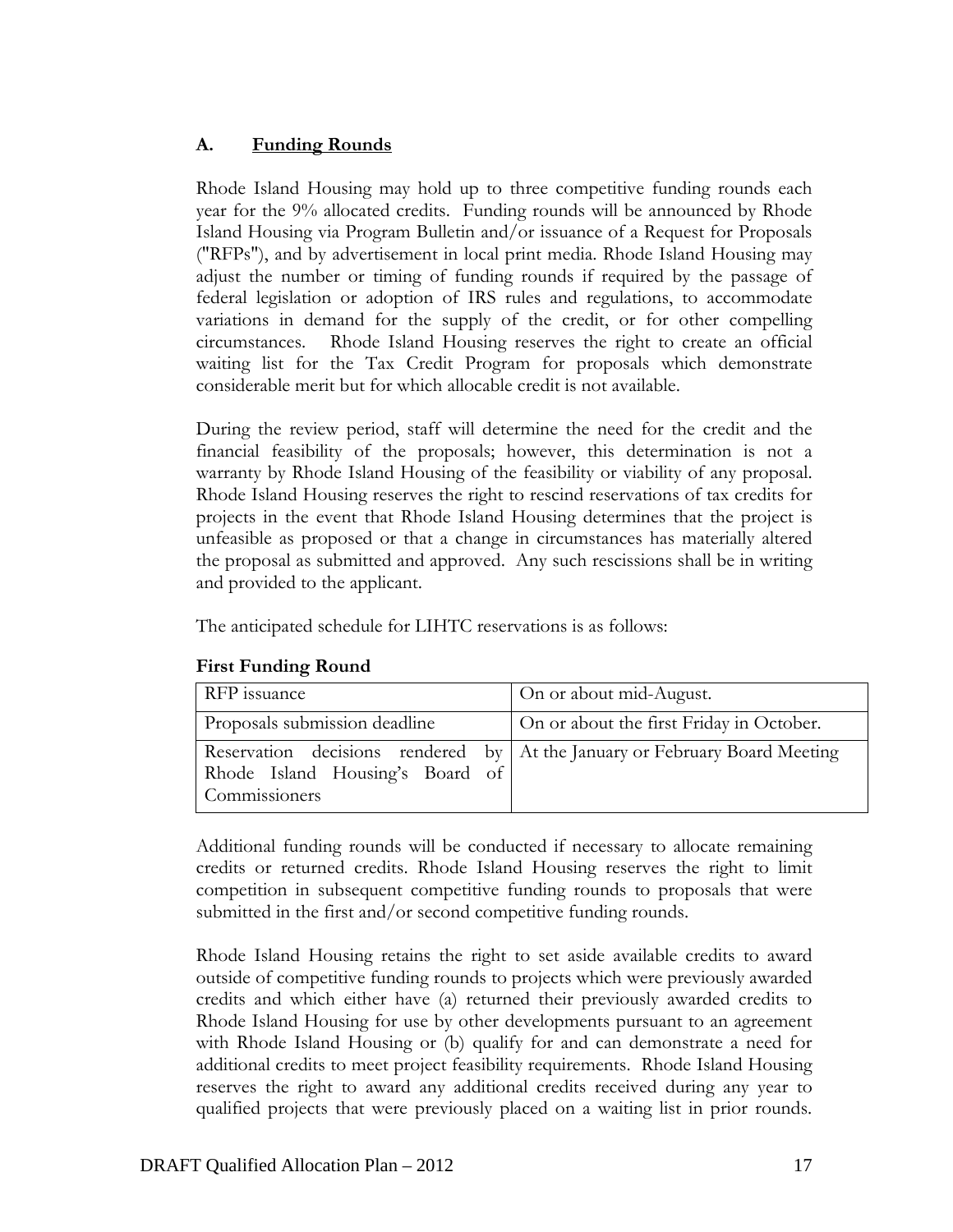Rhode Island Housing may consider making a reservation of tax credits for qualified application(s) received outside the context of the first or subsequent funding rounds if tax credits are available from the previous year. In such event, a general priority will be given to projects which best demonstrate readiness to proceed, and/or projects which have previously received credit awards from Rhode Island Housing.

#### **B. Project Selection Process**

Rhode Island Housing's selection process for allocating tax credits is designed to select proposals which address the priorities identified in the Rhode Island Consolidated Plan: 2010-2015 the federal criteria included in the Tax Code and the housing needs of the State. Proposals will be subject to an evaluation process based on the review criteria stated below. An aggregate assessment ranking will determine the order in which proposals will be considered for funding based on available resources. Applications may be ranked in one or more ways and may be ranked through a comparative analysis in which applications are compared to one another in a numerical rank and/or may be evaluated through a process that grades each application independently with regard to several criteria and some criteria may receive greater weight than others.

Aggregate assessment rankings in no way guarantee an award of tax credits to a particular development. During proposal review and throughout the tax credit allocation process, Rhode Island Housing will utilize its sound and reasonable judgment and it will exercise its discretion consistent with sensible and fair business practices. Rhode Island Housing reserves the right not to reserve tax credits to any applicant or project, regardless of the proposal's aggregate assessment ranking, if it determines, in its sole and absolute discretion, that 1) a reservation for any applicant or project does not further the purposes and goals set forth in this plan; 2) available resources are not sufficient to fulfill a tax credit request; 3) there exists an over-concentration of projects in a specific geographic location; or 4) there exists an over-concentration of specific production types (e.g. new production, assisted living, preservation or capital upgrades). In addition, Rhode Island Housing reserves the right to adjust aggregate assessment rankings or rescind a reservation of tax credits if there is a material change in the project which adversely affects the achievement of stated goals and/or diminishes the proposal's ability to address documented housing needs.

Rhode Island Housing may not allocate all available credits. Credit not allocated under the first round may be allocated at a future date within the credit year to projects submitted under the initial RFP. Rhode Island Housing reserves the right to re-rank all proposals submitted, even those proposals that did not originally meet the Threshold Criteria set forth herein.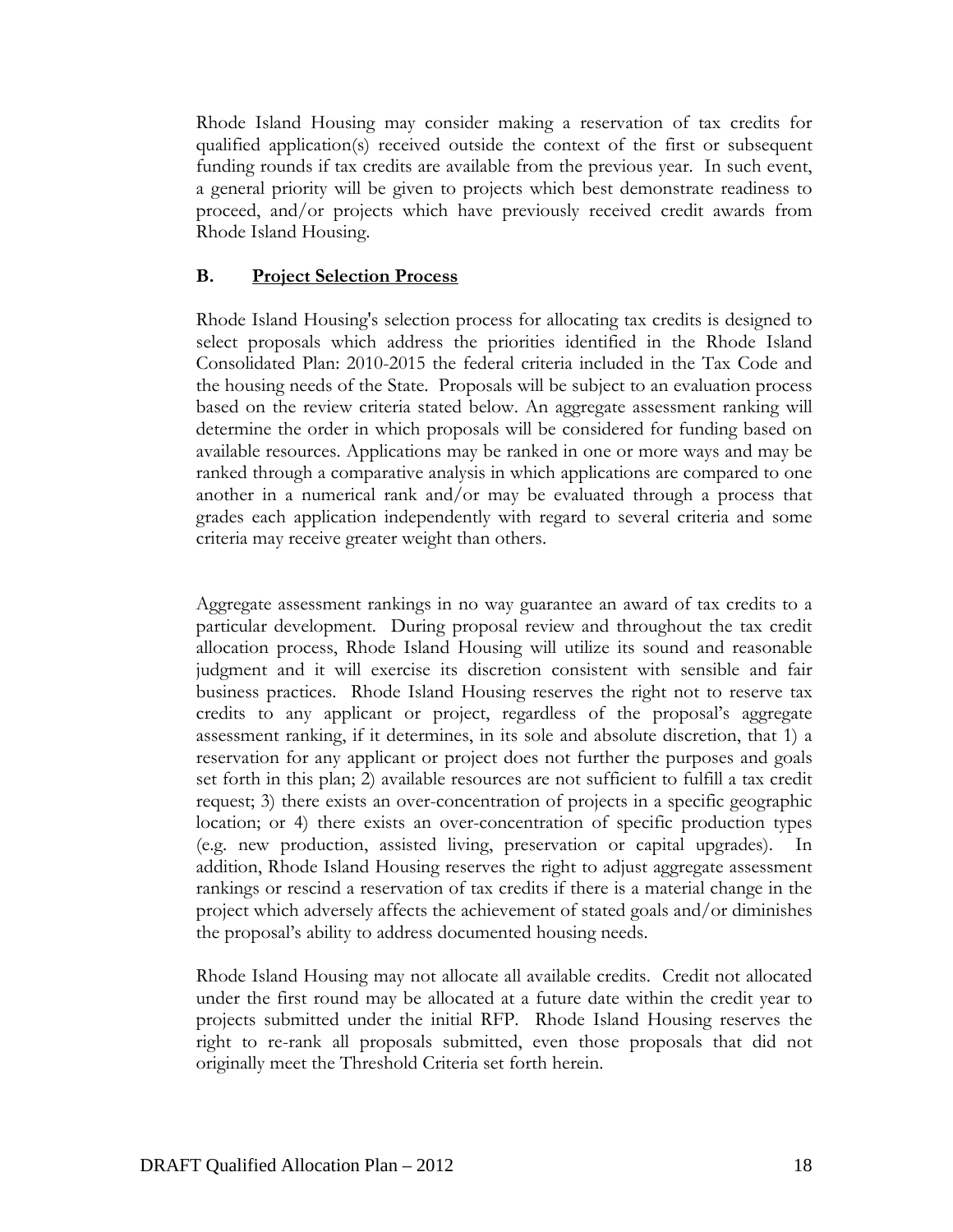Rhode Island Housing may elect to award a forward allocation of credits to a project provided it is determined that the project meets the objectives of the State's QAP and that such forward allocation is in the best interests of the project and Rhode Island Housing.

If Rhode Island Housing allocates tax credits from the Tax Credit Program outside of the priorities and selection criteria set forth in this Allocation Plan, we will provide a written explanation of our decision to the general public.

### **III. TAX CREDIT REVIEW CRITERIA**

In its mission to meet the statewide need for affordable housing, Rhode Island Housing believes it to be in the public's interest to avoid concentration of affordable housing in any one neighborhood, community or corner of the state. As a small state, Rhode Island receives a relatively small statewide allocation of Housing Credits. Therefore within the goals of achieving financially feasible developments, Rhode Island Housing will generally seek to fund a greater number of mid-sized developments (i.e. less than 50 subsidized apartments) rather than fewer larger scale developments.

In awarding development resources, including housing credits, Rhode Island Housing attaches special importance to two distinct but critical statewide needs:

- a. rebuilding and strengthening urban neighborhoods with good quality affordable homes; and
- b. assuring affordable housing opportunities in communities that traditionally have had fewer such options.

Factors considered in determining the aggregate assessment ranking of proposals include, but are not limited to Threshold Criteria and the Evaluative Criteria Rankings. Generally, only proposals that satisfy the Threshold Criteria will be considered under the Evaluative Criteria.

#### **A. Threshold Criteria**

- 1) Site control: All developers must demonstrate site control in the form of a deed, current option, purchase and sales agreement, designation from a public authority, or a sound, feasible plan for obtaining site control within 6 months of the funding period.
- 2) Readiness to Proceed: To receive and maintain a reservation of housing tax credits, all developers must demonstrate readiness to proceed throughout the pre-development process. An assessment of a proposal's initial readiness to proceed will be made based on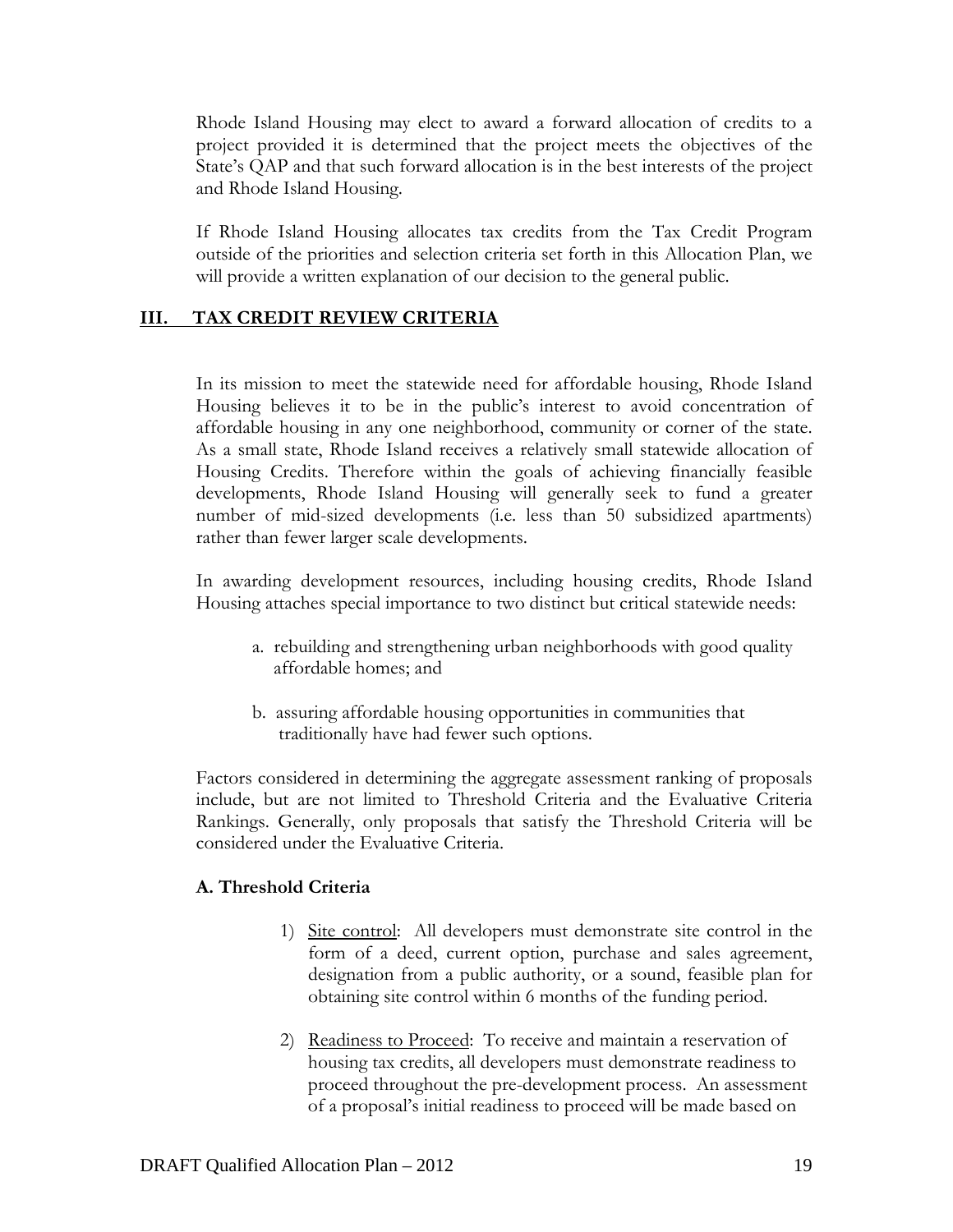the developer's ability to achieve the following within six months of an executed Reservation Letter for housing tax credits: receive all land use and zoning approvals; complete all regulatory, environmental, and historical reviews; maintenance of site control; secure all funding commitments; and demonstrated financial feasibility.

Continued readiness to proceed will be determined based on factors such as a developer's ability to: meet the requirements to receive a Carryover Allocation Agreement; finalize and complete design development and contract drawings; secure an executed commitment letter with a tax credit investor; demonstrate continued financial feasibility; and close on all financing within 9 months of an executed Reservation Letter for housing tax credits.

3) Creditworthiness and Good Standing: Rhode Island Housing reserves the right to deny tax credits to any proposal where (i) any materially participating entity (owner or management agent) is not in good standing regarding compliance monitoring of other tax credit projects; or (ii) any partner, developer or other key development team member has been determined by Rhode Island Housing to be not creditworthy. Creditworthiness takes into consideration management capabilities, character and capacity.

Rhode Island Housing will review each developer's most recent audit to ensure financial capacity to develop the project and manage the development for the long term. In addition, developers will be evaluated based upon the prior performance of existing developments both in Rhode Island Housing's portfolio and those financed by others. This review will include: 1) condition and security of existing developments; 2) maintenance and operating of existing developments; 3) leasing and occupancy history; 4) general management practices; and 5) financial management.

Rhode Island Housing will evaluate syndicators and/or investors to ensure that previous firm commitments of financing have been completed.

4) Financial Feasibility: Rhode Island Housing reserves the right to deny tax credits to any applicant of a proposal for which adequate funding sources have not been identified for all development costs. This includes a commitment of syndication. While commitments from these sources do not have to be secured before applying for tax credits, the applicant must be able to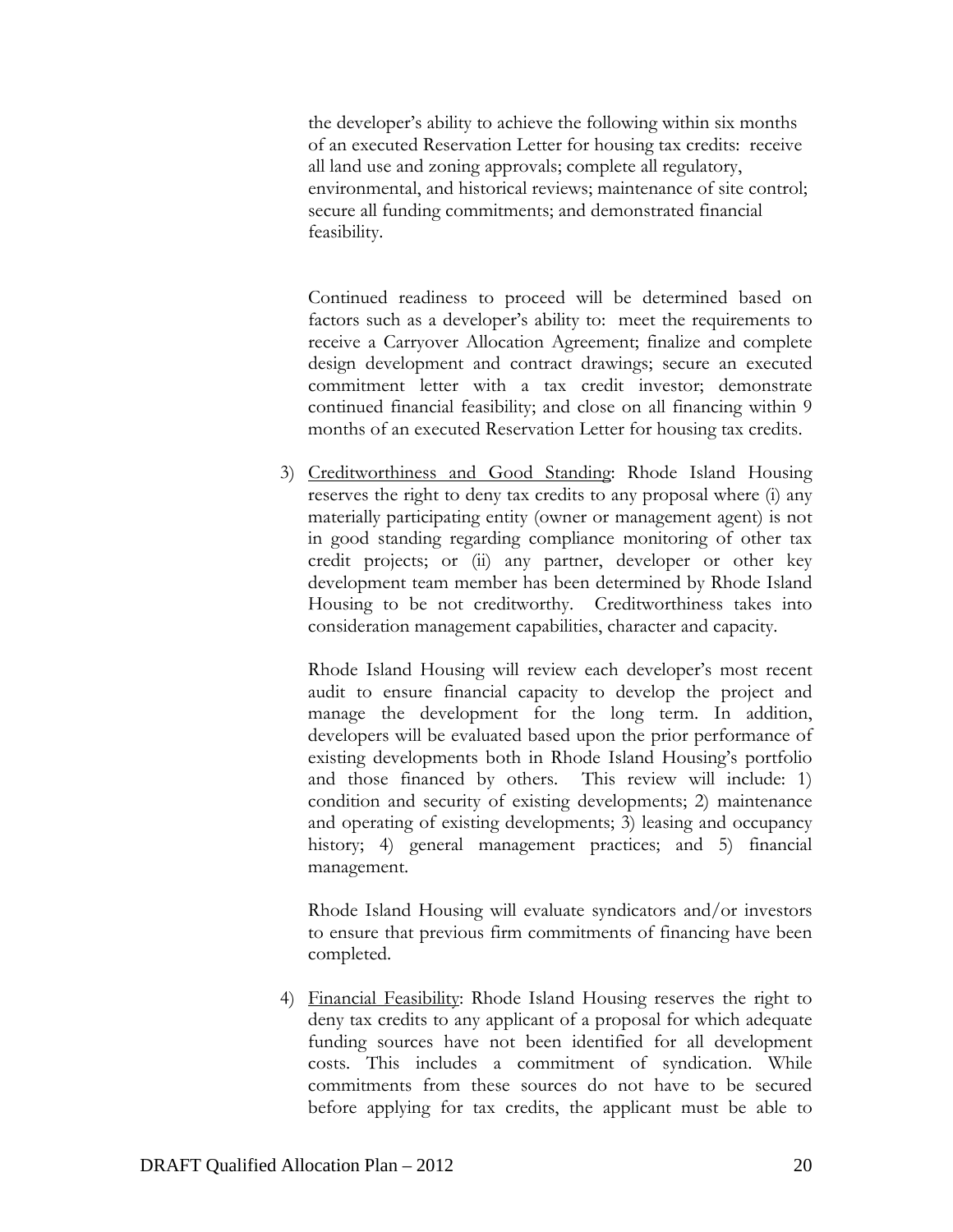demonstrate to Rhode Island Housing's satisfaction that the sources identified will be available to the Developer within 6 months of the reservation of credit.

### **B. Evaluative Criteria**

1) Development Team Capacity: The development team will be evaluated for professional capacity to plan, build, market, and operate the proposed development. The performance record of the developer, consultant, architect, management agent and contractor will be measured by the quality and quantity of previous development, design, construction and property management efforts, as well as affirmative action records. Each team member is expected to demonstrate satisfactory prior experience on projects of similar scale and complexity; to have satisfactory professional references; and to devote sufficient staffing and resources to complete the proposed development. If a development team member does not have satisfactory prior experience, a written plan must be submitted to outline how this technical capacity will be achieved. The mortgagor and contractor will also be evaluated for creditworthiness and financial capacity. The composition of a nonprofit developer's Board of Directors and the tenure of its respective members will be given significant consideration.

For service-enriched housing proposals, development team members will also be evaluated on the basis of demonstrated success in (i) the development, design and construction of housing with supportive services; and (ii) the planning and delivery of services including adequacy of staffing and/or oversight of third party contracts for services.

2) Marketability: Marketability of the project will be evaluated relative to the proposed locality of the development, target market population, rent levels and affordability, project design and amenities. Developers will be required to demonstrate marketability through such documentation as: information on market comparables; information on the supply and quality of the existing housing stock and rent burdens; information on other planned development/revitalization activity in the area; assessment of potential market cannibalization of existing subsidized housing developments; local demographics (including income, age and any special needs characteristics); marketing and outreach strategies; and information demonstrating that the proposed location is appropriate for the target population in terms of environment, quality, proximity to services, and attractiveness of the site and its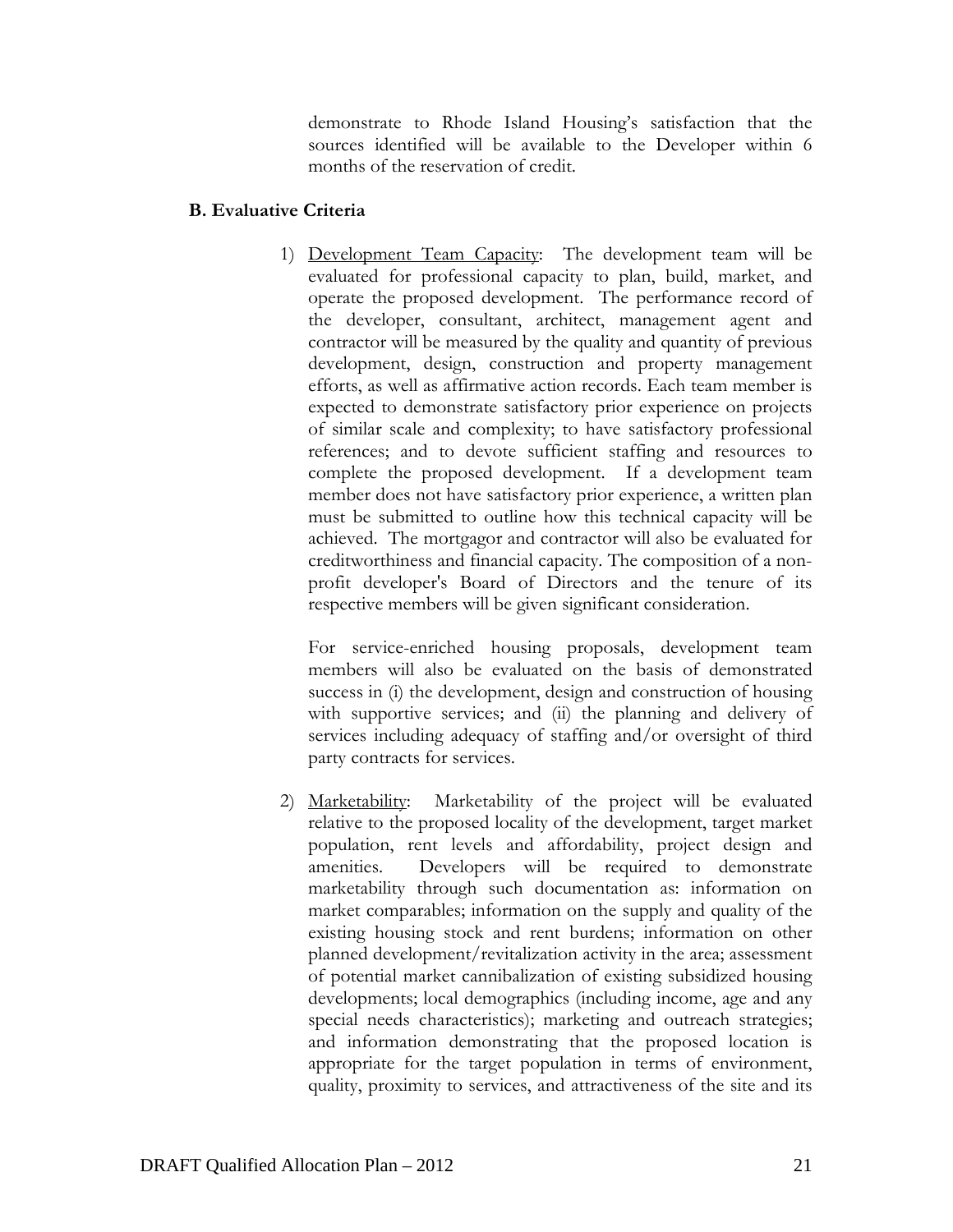surroundings. Mixed use developments must provide the marketability information for each use.

Developers are encouraged to set rents so that the proposed rents are affordable to residents in a given location and not simply set at the program's maximum rents. One aspect of a development's marketability is to have rents that are affordable and attractive to prospective tenants. Therefore, additional consideration will be given to projects that demonstrate that the proposed tax credit rents are below rents of comparable, unassisted units in the market.

- 3) Satisfaction of State Housing Needs: Developments must address the State's housing needs outlined in Section I.C as well as meet Rhode Island Housing's programmatic policies and objectives such as:
	- a) Production: Production of new units is considered the creation of additional affordable housing stock not currently existing in the community. Production may also take the form of preserving existing state or federallysubsidized housing which is at risk of being lost from the affordable housing inventory and for which no federal preservation resources exist. Capital upgrades to existing affordable housing developments may also be considered for financing. Any proposal that calls for a reduction of affordable rental units will be discouraged.
	- b) One for One Replacement: Loss of existing subsidized affordable units must be accompanied with a plan for one for one replacement of affordable rental units.
	- c) Housing Development Types: Priority will also be given to developments that encourage sustainable densities, infill development, redevelopment and the adaptive reuse of existing buildings, which results in the efficient utilization of land resources and the development of sustainable neighborhoods. The use of green and energy star technologies is encouraged. In areas of new growth, roads, sewers, water lines, schools and other infrastructure should be planned as part of comprehensive growth and investment strategies. The efficient use of public and private infrastructure starts with creating neighborhoods that maximize the use of existing infrastructure.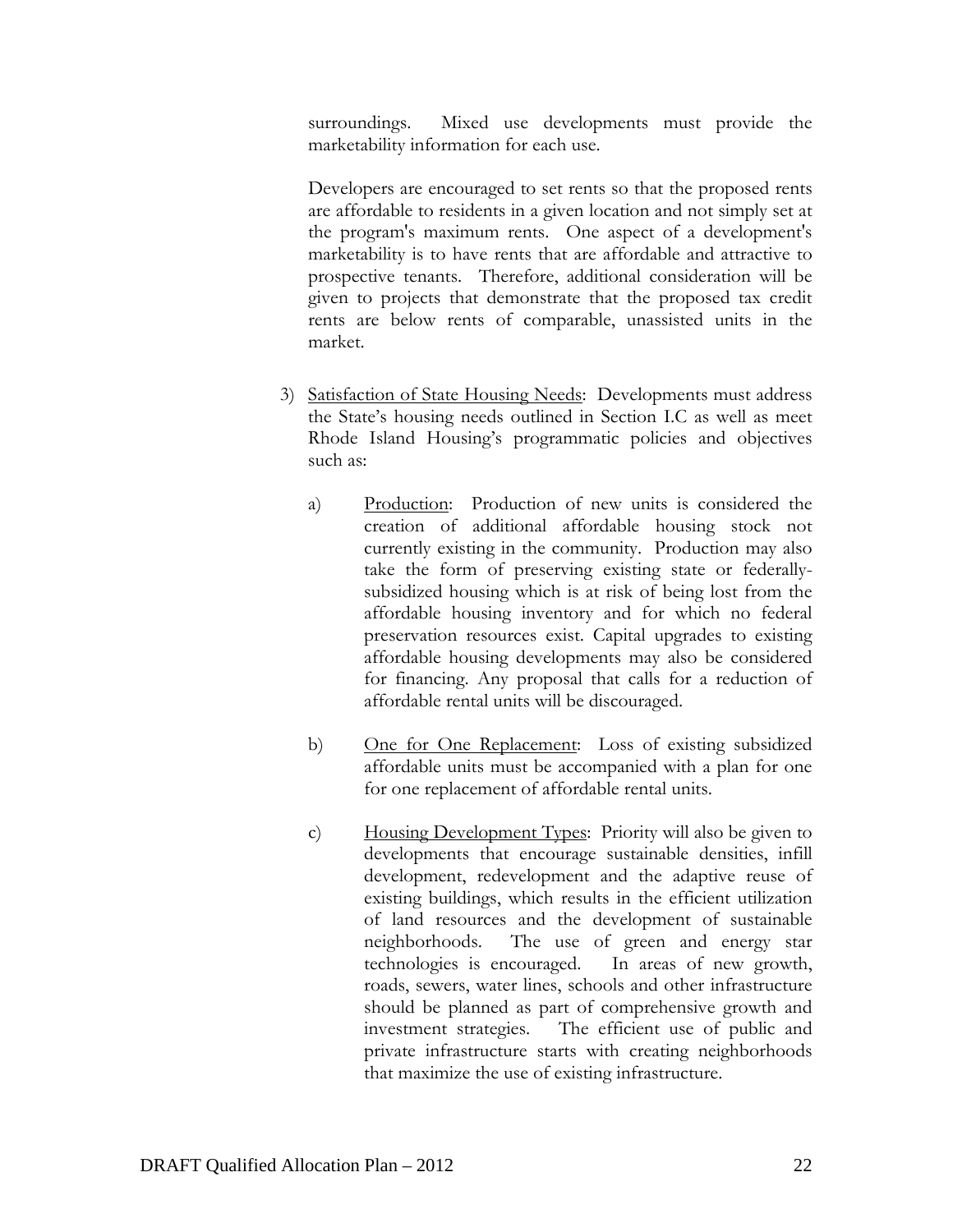Furthermore, priority will be given to projects involving the substantial rehabilitation or redevelopment of deteriorated residential properties. (For purposes of these criteria, substantial rehabilitation entails construction/rehabilitation costs in excess of fifty percent (50%) of replacement value.) Priority will also be given to projects involving new construction to replace blighted structures that have been demolished or new construction that contributes to the revitalization of a city or town growth center and neighborhoods where few rehabilitation alternatives exist. Consideration will be given to projects intended for eventual tenant ownership and for projects which utilize sites of critical importance, such as an in-fill property or historic buildings (as evidenced by planning documents of a city or town, historic commission, community association or other group). Proposals that entail the reuse or conversion of existing residential property to better serve residents will also be considered.

- d) Provision of Housing for Lowest Income Populations: Priority will be given to those developments, which provide housing for populations with incomes below 40% of Area Median Gross Income (AMGI), adjusted for family size. Priority will also be given to developments that provide housing for special needs groups and those individuals on public housing waiting lists.
- 4) Site Design Factors: The proposed site, including any existing improvements, must support the market population in terms of desirability of location; environmental quality; adequacy of utilities and transportation; proximity and connections to jobs, civic, social, commercial, recreational, religious and cultural services and facilities; and appropriateness of the proposed development to the specific site (e.g., conformance with neighborhood character and land use patterns; impact on surrounding area; extent to which the proposal furthers local revitalization efforts or stimulates investment in new or existing town or growth centers and surrounding neighborhoods; and visual impact).

 In addition, site conditions will be evaluated in terms of suitability for construction or rehabilitation. For new construction, ledge, wetlands, existence of subsurface contamination, grade, and soil suitability, and base flood elevation are typical considerations. For rehabilitation, existing structural conditions, ease or difficulty of adaptations, abatement of hazardous materials, appropriateness of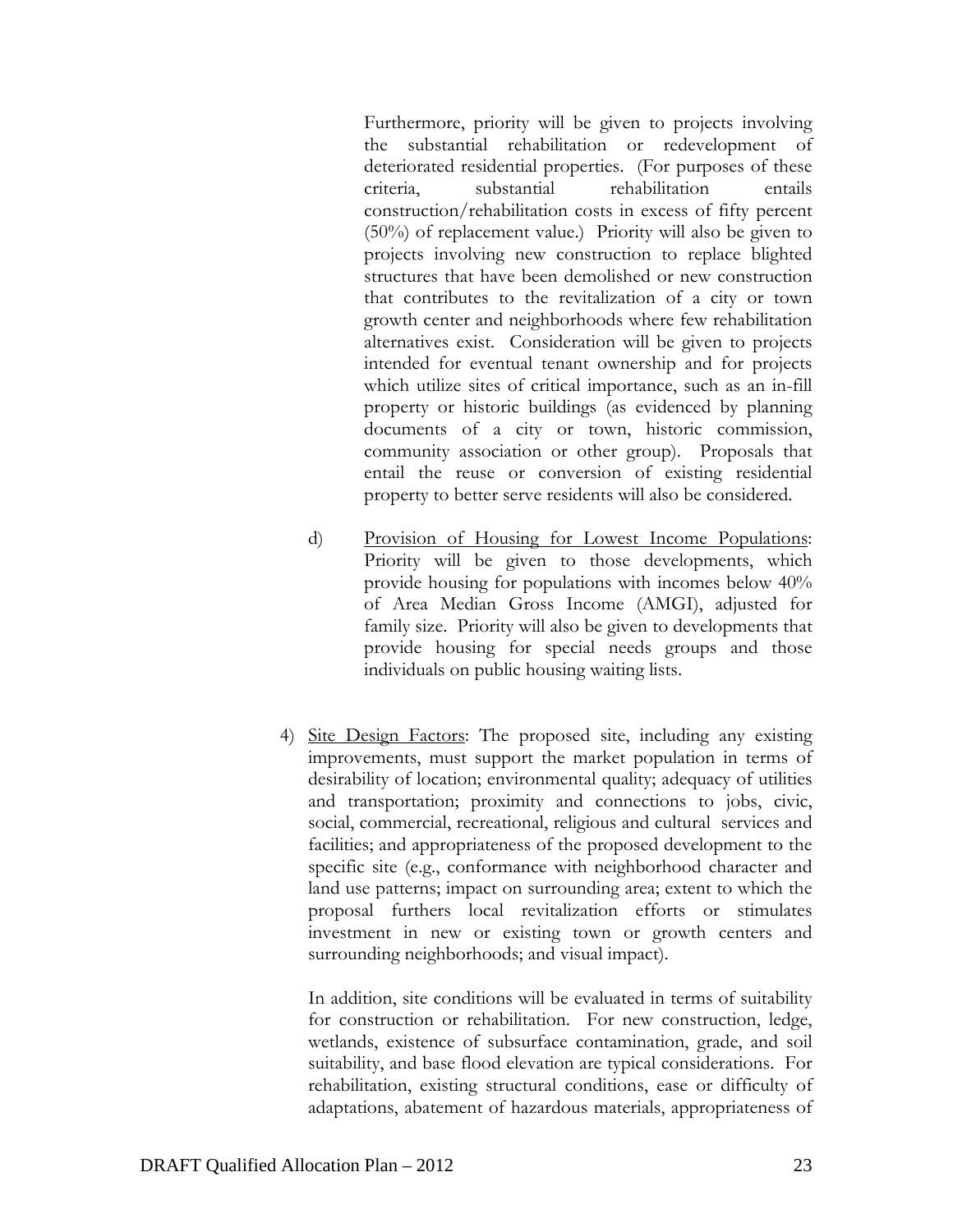existing buildings, layout and site plan for the proposed resident population will be considered. Zoning and historic district restrictions will be considered in all cases.

As a general rule developments will only be eligible for financing if the residential buildings are not constructed on land which is in a base flood elevation (100 year flood) ("Base Flood Elevation") as determined by Rhode Island Housing in accordance with the most current Flood Insurance Rate Maps issued by the Federal Emergency Management Agency ("FEMA"); and comply with other applicable requirements of law, as they may be amended from time to time, including, but not limited to, an Assisted Living Facility, obtaining a license from the Rhode Island Department of Health, if required. Rhode Island Housing may consider granting a waiver to the Base Flood Elevation Requirement, if the Developer seeking to construct or rehabilitate a building in a Base Flood Elevation, can demonstrate to Rhode Island Housing's satisfaction that upon the occurrence of an event of the magnitude of the 100 year flood (i) there will not be an unreasonable risk of bodily injury or harm to the residents; (ii) the structural integrity, systems and interior finishes of the building will not be materially and adversely affected; (iii) the building will remain functional; and (iv) the construction or renovation of the buildings will not result in increased flooding elsewhere. The decision of Rhode Island Housing shall be binding and conclusive.

5) Building Design Factors: The proposed scope of work will be evaluated to ensure that it is comprehensive and will provide for the long-term viability of the housing development, its utility, and the systems of the structure(s). The proposal will also be evaluated based on its potential to meet Rhode Island Housing design standards including: conformance with applicable laws, regulations, and code requirements; satisfactory architectural treatment and sensitivity in scale and character with surrounding buildings; appropriateness of the building and unit plans (e.g. preferring family units in less dense buildings rather than in large buildings with long, uncontrolled corridors), site design, and amenities to the target population; use of materials and energy conservation measures to enhance durability and operating cost efficiency; and adequacy of estimated construction costs to complete the proposed scope of work.

One of the objectives in making tax credits available to a Developer is to produce developments of quality construction and livable design that will enhance the communities in which they are built. All developments to be financed through Rhode Island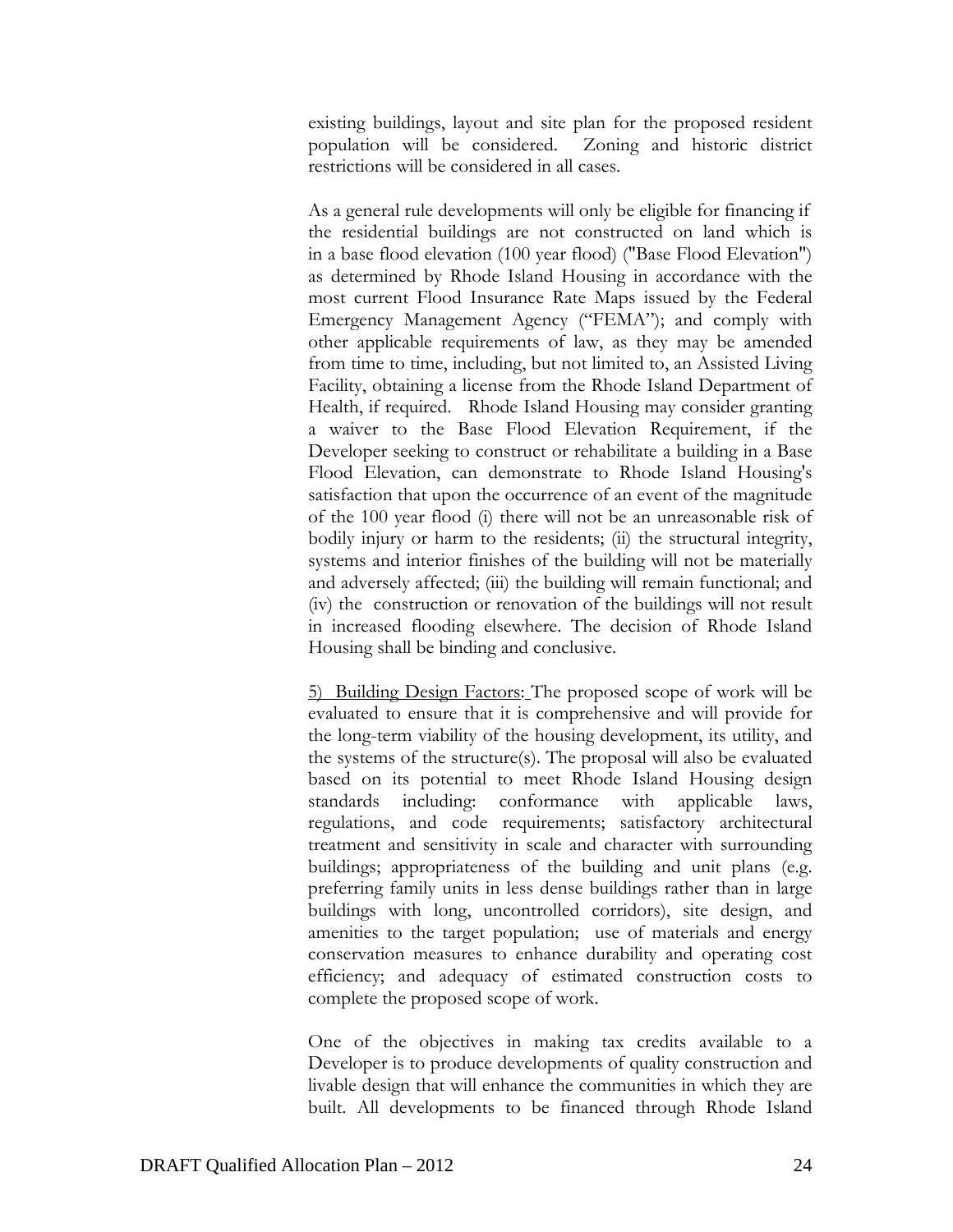Housing must meet the requirements set forth in Rhode Island Housing's Design and Construction Guidelines, and shall be consistent with the design elements and philosophy of Rhode Island Housing's KeepSpace Communities Initiative.

- 6) Financial Analysis
	- a) Management Plan/Operating Budget: Operating budgets will be reviewed to determine adequacy and reasonableness of each expense line item, including but not limited to management fees, maintenance and administrative costs, replacement reserves, taxes, insurance, and costs of any planned tenant services. Proposed management agents and management plans will be reviewed to determine the acceptability of planned procedures for managing the development's operations. For service-enriched housing proposals, management plans will also be reviewed for demonstrated appropriateness and sufficiency of planned services for the target population, the inclusion of a cohesive, well-conceived and financially feasible service program, and the organizational capacity of the service provider(s) to deliver the proposed services.
	- b) Development and Construction Costs: Development and construction costs will be reviewed for adequacy and reasonableness in accordance with the guidelines established in the underwriting guidelines of the Rhode Island Housing Developers Handbook.

7) Leveraging/Cost Effectiveness: Past experience in Rhode Island has demonstrated that a combination of the Housing Credit and simple first mortgage debt is rarely sufficient to achieve developments that are feasible and best achieve the State's housing needs. In virtually all approved applications, funding must be assembled from a variety of sources. Some of these sources may be unique to a given application while many others come from scarce resources that are themselves awarded through competitive processes. In many instances, even with multiple other resources included, Rhode Island Housing deferred payment loans are needed to fill the gap. Projects which best achieve the housing needs of the state and are able to leverage other uniquely or broadly available funding sources and thereby reduce the need for Rhode Island Housing deferred payment loans or other limited public resources will be given strong consideration. In evaluating applications Rhode Island Housing will consider the entire package of public resources that will be used to achieve development success.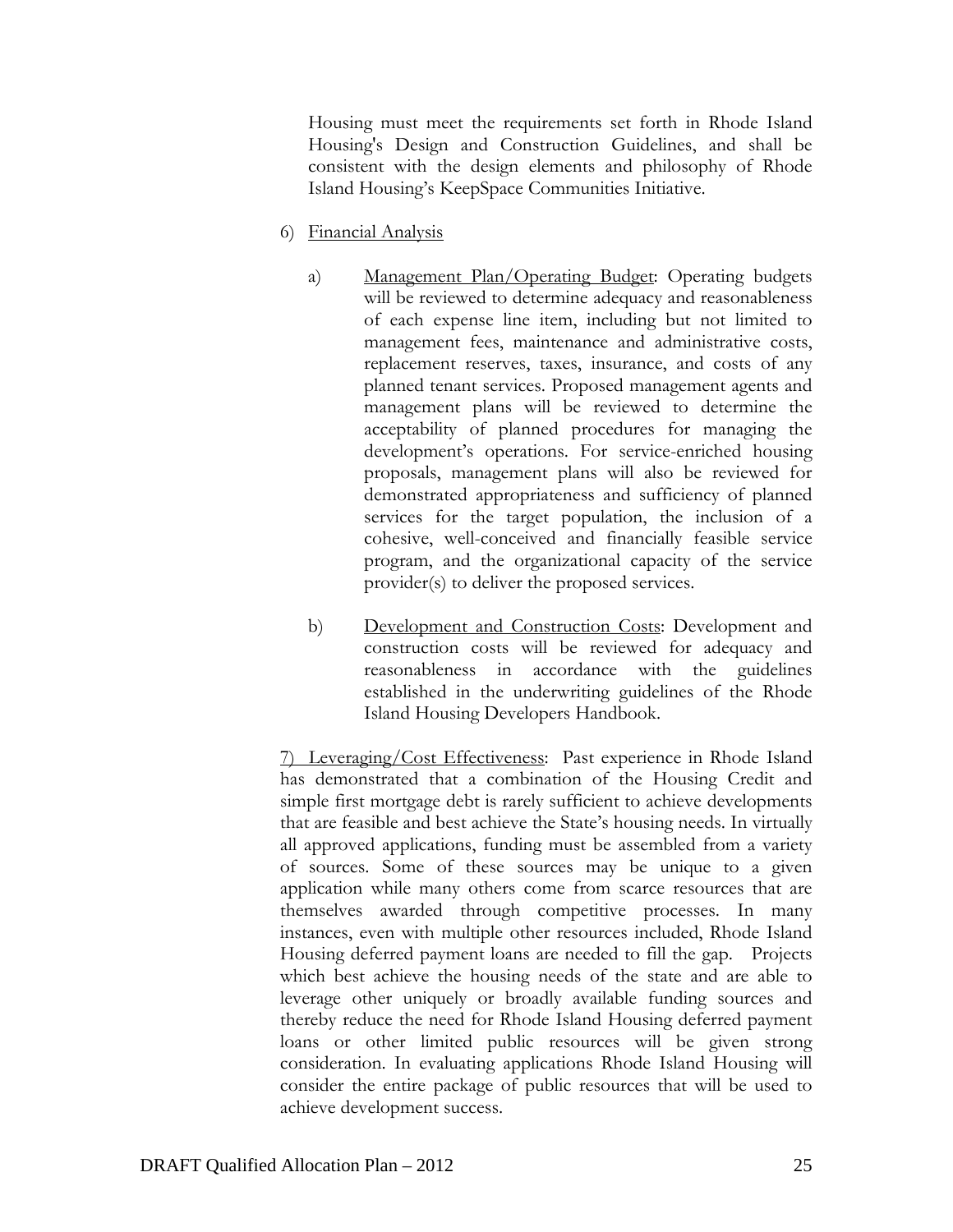Proposals which can achieve feasibility at total development costs which are reasonable in Rhode Island Housing's determination, on a per unit or per square foot cost without sacrificing construction scope and quality will be given strong consideration.

Proposals for mixed income developments should in general limit the number of affordable units to no more than 40% of the total number of units in the development.

- 8) Community Impact: Factors considered include:
	- a) Geographic Location: Consideration will be given to projects located in areas with less than 10% existing subsidized family housing and in cities or towns which have high rent burdens, foreclosed, vacant and abandoned housing stock, and long housing waiting lists as indicated by the State's Consolidated Plan and/or local housing authority data.
	- b) Neighborhood Revitalization Projects: Applicants are strongly encouraged to demonstrate how the proposed housing contributes to an overall plan to revitalize the neighborhood. This could include an analysis of available supportive services, economic development activities, community safety, and recreational services among others. Applicants should demonstrate how the housing will enhance the neighborhood's revitalization as well as how the housing will be supported by available services in the community. Priority will be given to projects that implement Rhode Island Housing's KeepSpace Initiative. Priority shall also be given to projects that address neighborhood blight caused by abandoned and foreclosed properties.
	- c) Affirmative Action: Strong consideration will be given to proposals which have 1) State-certified MBE or WBE development team members; 2) developers and/or contractors who have achieved a minority or women business utilization record of 20% of total contract dollars on at least one project with a contract amount of at least \$500,000 within the last 5 years; or 3) developers and/or contractors who have achieved a minority and women workforce utilization goal of at least 20% of total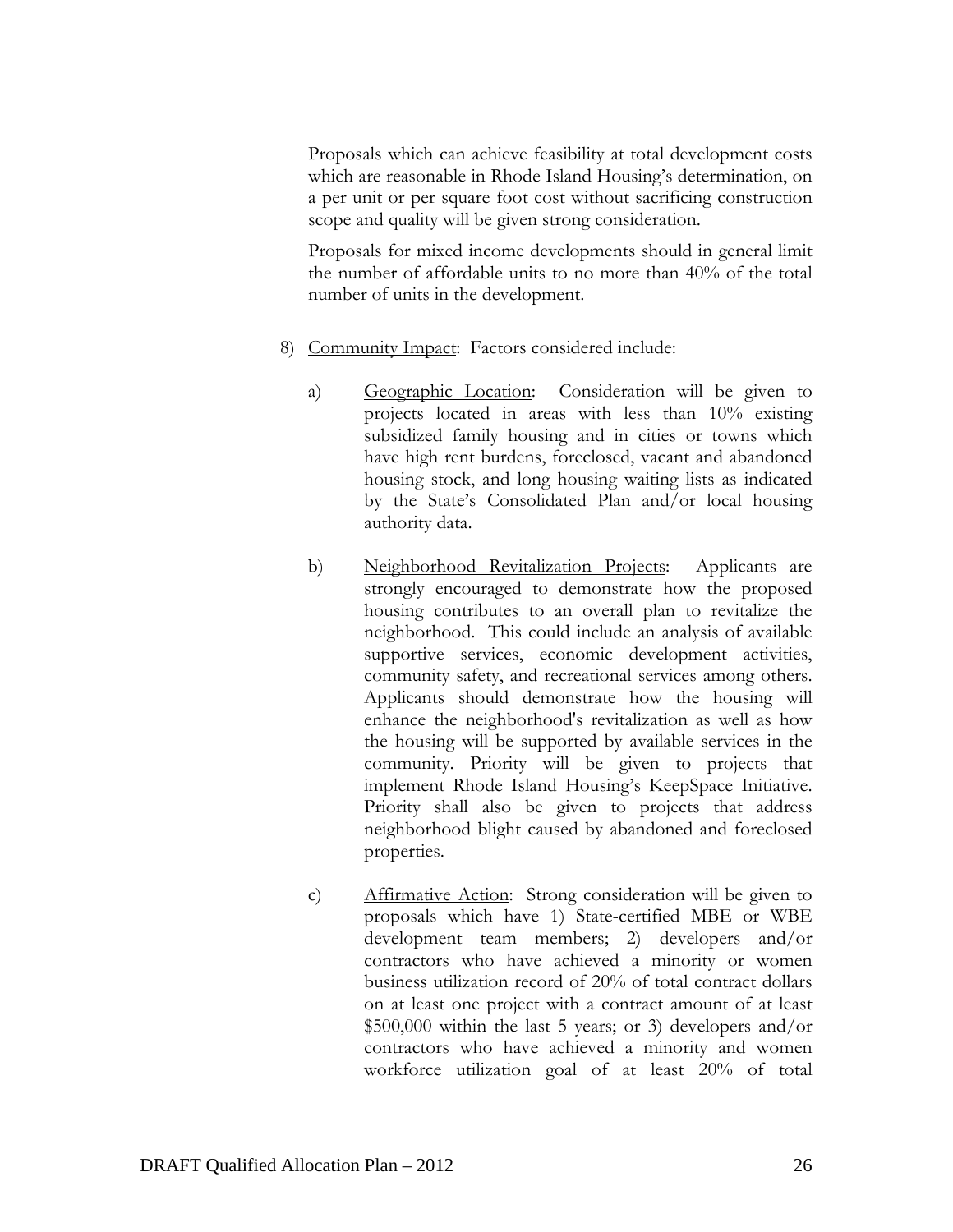workforce hours on at least one project with a contract amount of at least \$500,000 within the last 5 years.

- d) Responsiveness to Local Housing Needs: Priority will be given to those projects that are responsive to housing needs in a particular community including tenant populations with special needs and families. Proposals which provide appropriate and needed supportive services for residents in conjunction with a housing component will be given strong consideration.
- e) Priority will be given to sites identified in local affordable housing plans and/or support development in new or existing city and town growth centers and surrounding neighborhoods.
- 9) KeepSpace Communities: Each application will be evaluated on the extent to which it supports the principles of a KeepSpace Community. Rhode Island Housing has brought together advocates for jobs, the environment, safe homes and the many components that are essential to a good, safe, healthy community to create KeepSpace: where neighbors meet, people work, children play. Instead of working independently of each other to create small pockets of success in each area, the partners will work TOGETHER to create neighborhoods were a healthy environment is as valued as safe homes and good jobs. By attempting to reuse existing developed land that has been underutilized or abandoned, KeepSpace communities will help preserve a precious Rhode Island commodity: open space. Creative partnerships will result in thriving neighborhoods with good-paying jobs, and homes that are beautiful, convenient and affordable. Schools, services, church and cultural centers would all be close-by. Close proximity, coupled with conveniences like bike paths and public transit will help minimize traffic and air pollution. And green building practices will protect and reuse natural resources.

KeepSpace Communities revolve around Six Elements:

 **A Good Home**: Home provides the foundation upon which families can thrive, children can learn and grow, and communities can prosper. A good home is a safe, healthy, inviting place that is affordable to rent of own, especially to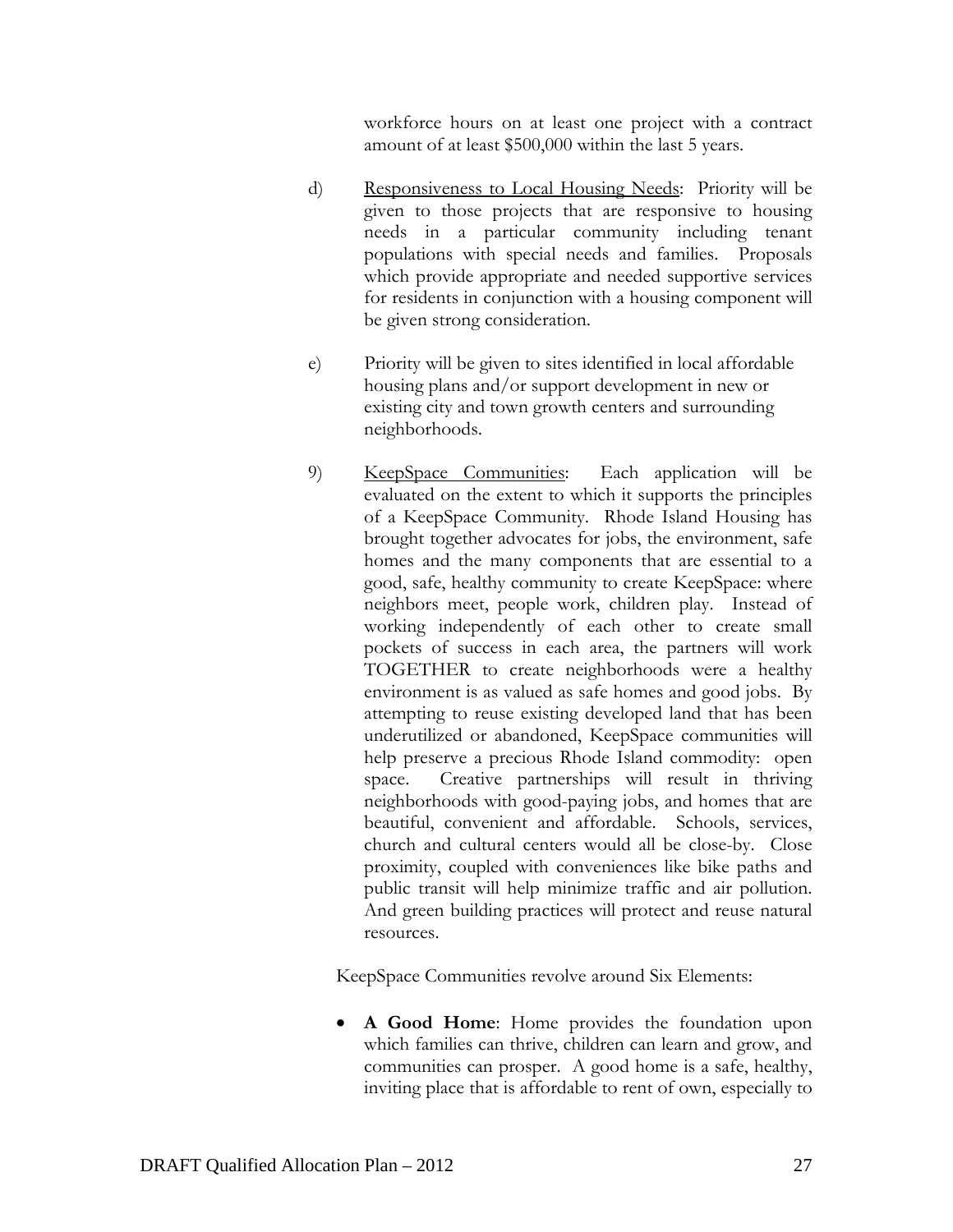those that work close by. Good homes are the focal point of a thriving community.

- **A Healthy Environment:** Environment is what encompasses a community. Whether a neighborhood, region, country or globe, our environment must be protected and nurtured. By using or reusing resources wisely, we encourage sustainable, healthy lifestyles today and for generations to come.
- **Strong Commerce:** Commerce is the heartbeat of daily life, providing the essential needs for today and ensuring prosperity for the future. A strong economy incorporates the employment of community residents and the provision of goods and services that people need or desire.
- **Sensible Infrastructure:** Infrastructure allows people to live and work in a community. It is the large-scale public systems, services and facilities that people rely on, including power and water, public transportation, communications, roads and schools.
- **Positive community Impact:** Community Impact is the influence that every home, workplace, infrastructure element, service or activity has on a neighborhood. For a community to function at its best, community members must work cooperatively to maximize productive and positive impact on others and the natural and build environment.
- **Integrated Arts, Recreation, Culture and Religion:**  Arts, recreation, culture and religion fulfill that part of our lives that falls beyond our basic physical necessities. They provide refreshing opportunities to interact with others in the community. By nourishing the mind, body, spirit, these elements play a vital role in the character and customs of every community.

KeepSpace Communities are a bold step to ensure a safe, healthy future for our children and our children's children. KeepSpace is a holistic strategy for efficient use of land and other resources that maximizes open space and discourages sprawl. This strategy includes directing development and reinvestment to existing communities as well as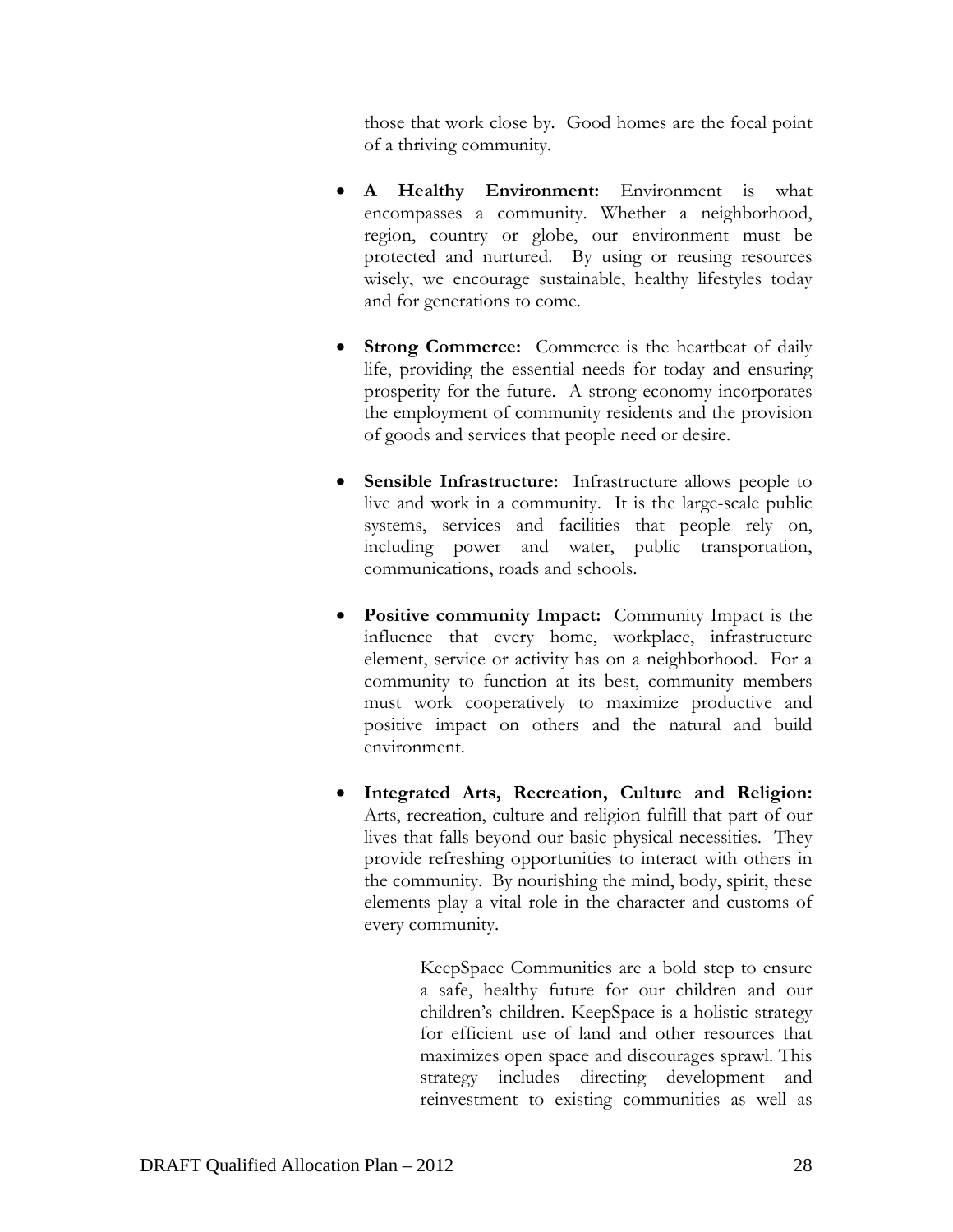redevelopment and growth in and around planned or existing growth or town centers where higher densities can be supported by public and alternative-technology infrastructure. It is development at higher densities and includes compact building designs, infill development, redevelopment and the adaptive re-use of existing buildings. It also includes conservation-minded development in rural communities that result in a more efficient use of land and other resources through the creation of more traditional, compact neighborhoods. By making more efficient use of land and other resources in these areas, sustainable development preserves open space and creates homes affordable to more Rhode Islanders.

A KeepSpace Community is a secure place where people can live, work, shop and have a sense of identity. A KeepSpace Community has many of the following "Smart Growth" features: mixed land use; part of an overall municipal plan with community stakeholder collaboration; compact design; economically sustainable; aesthetically pleasing; includes a diversity of people, incomes and housing types; is distinctive in character; and is healthy and energy efficient.

KeepSpace encourages collaboration to ensure more effective outcomes. As public and private resources become more scarce collaboration among all federal, state and local agencies is a key component for successful development in Rhode Island. Collaborations with HUD's Sustainable Communities Initiative, HUD's Choice Neighborhoods Program and LISC's Our Neighborhoods Initiative will be encouraged. Priority will be given to developments which can best demonstrate the KeepSpace philosophy and can show the ability to collaborate and secure resources through a number of federal, state, local and private partners in order to meet their development outcomes.

#### **C. Non-Profit Set-Aside, 9% Credits**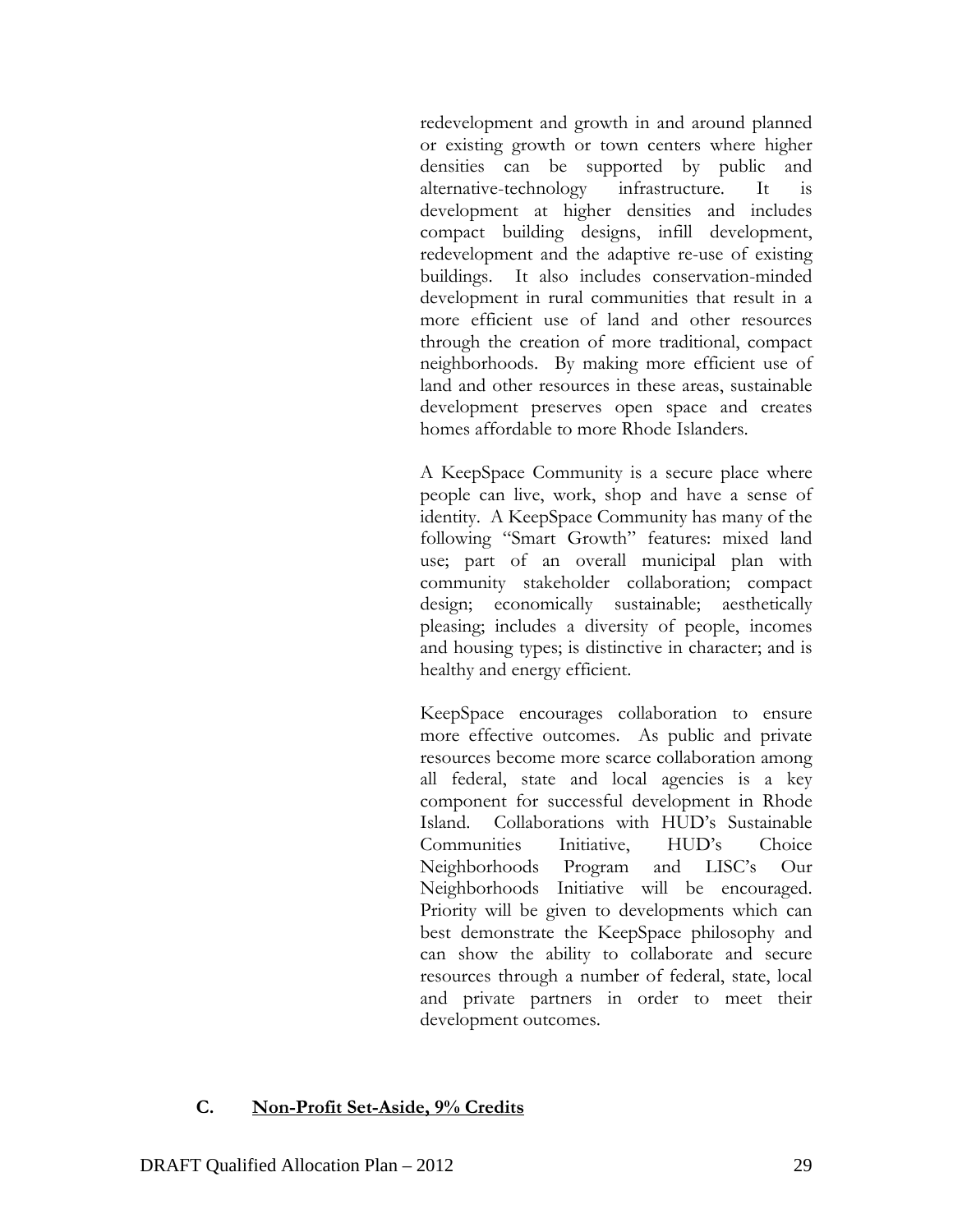In accordance with Section 42(h)(5)(B) of the Code, Rhode Island Housing will set-aside a minimum of ten percent (10%) of the total tax credit allocation available for qualified non-profit organizations that materially participate as determined by Rhode Island Housing in the development and management of the project throughout the compliance period under the meaning of the Code. These credits will be administered in the same manner as tax credits allocated to for-profit developers. While providing for a minimum set-aside, this provision will not impose a ceiling on the total percentage of credits which may be allocated to non-profit entities.

In order to qualify for credits from the non-profit set-aside, organizations must certify that they are a qualified non-profit organization; and any substitute owner during the compliance period must continue to qualify under that set-aside. The term "qualified non-profit organization" means any organization that is described in section 501(c)(3) or (4), is exempt from tax under section 501(a), and includes as one of its exempt purposes the fostering of low-income housing.

Rhode Island Housing recognizes the important contributions and added value that non-profit developers can bring to development activities. Non-profit developers include community development corporations and housing service providers which often have important connections to the community where the housing is located and frequently provide extensive additional services to residents within the development and to other residents of the neighborhood and larger community. Rhode Island Housing has a strong and successful history of working with non-profits groups to build healthy and vibrant communities in Rhode Island and will continue to recognize that success in its allocation process.

### **D. Assisted Living Program**

Housing tax credits from the state per capita allocation and those provided through tax-exempt bond financing are available to applicants proposing assisted living developments, provided that the proposal identifies long term funding for essential services.

### E. **Supportive Housing**

Housing tax credits from the state per capita allocation and those provided through tax-exempt bond financing are also available to applicants proposing permanent housing developments with supportive service options for residents. Critical to the evaluation of these proposals will be the availability and commitment of sustainable funding for the proposed services and operating or rental assistance to assure long-term feasibility.

### **IV. TAX-EXEMPT FINANCING WITH 4% CREDIT:**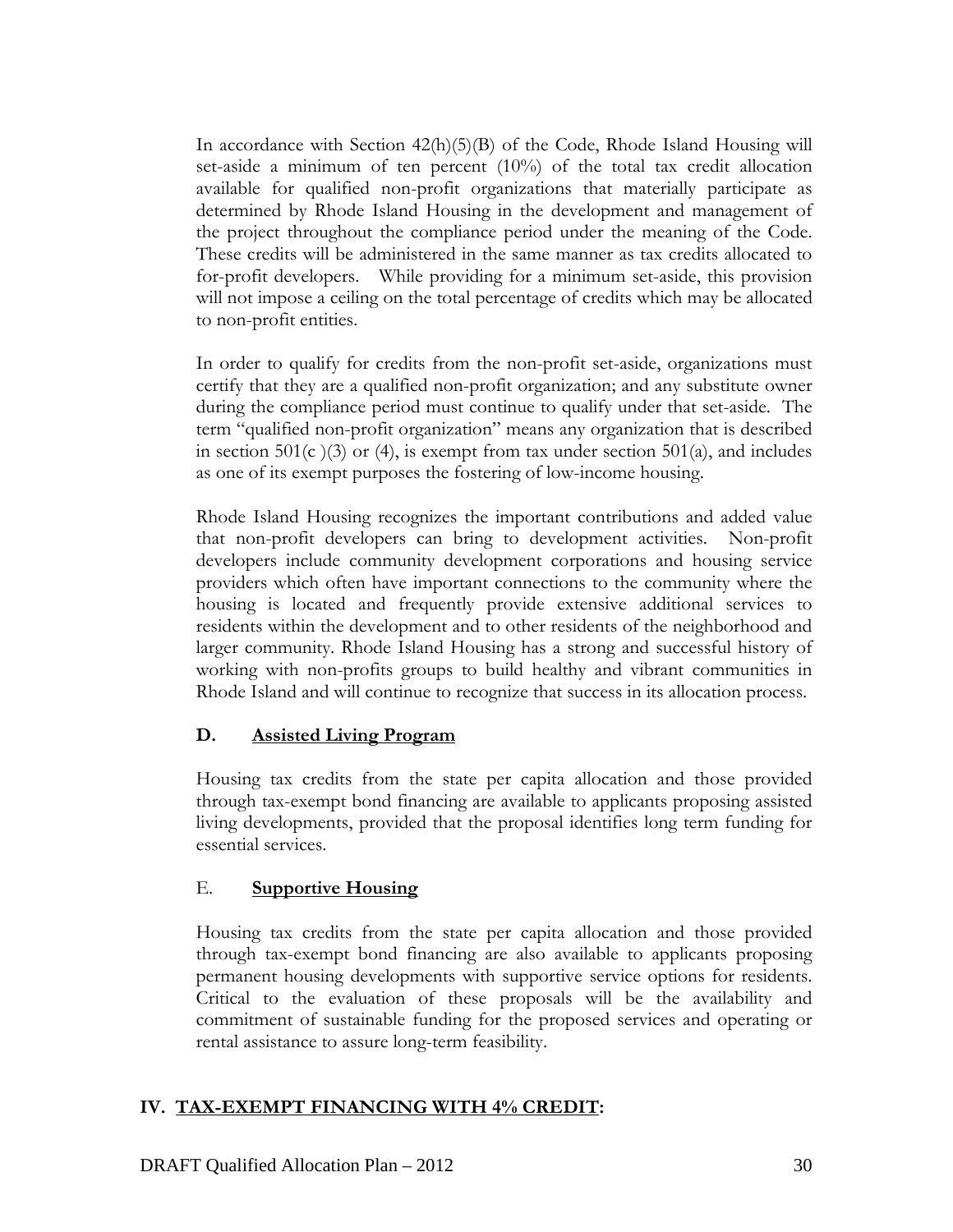Applications for Tax Exempt financing are received on an on-going basis. While proposals utilizing tax-exempt bond financing with 4% credits may not be required to participate in a competitive funding process, all development proposals must meet the requirements of the Qualified Allocation Plan and Developers Handbook. These requirements include, but are not limited to, satisfactory underwriting review by Rhode Island Housing; restrictions on general requirements, builder's overhead and profit, legal fees, and management fees; basic design and construction standards; and the payment of underwriting, compliance monitoring, and tax credit allocation fees.

Priority for tax exempt financing and 4% credits will be given to the preservation of existing affordable housing developments.

# **V. TAX CREDIT EXCHANGE PROGRAM**

Tax Credit Exchange funds are not housing tax credits. However, all current Section 42 requirements apply for the compliance period. This compliance will require the same affordability, physical viability and recapture provisions of a traditional housing tax credit transaction. Currently, Rhode Island Housing performs the asset management function to monitor compliance with Section 42. Any future funding availability under this Program will be allocated in accordance with the QAP.

# **VI. UNDERWRITING GUIDELINES**

Rhode Island Housing has developed standards for construction costs per square foot and general contractor fees in addition to guidelines for development costs, reserve requirements, developer's fees, consulting and legal fees. These guidelines must be incorporated into all proposals requesting tax credits from the Tax Credit Program and can be found in the Rhode Island Housing Developers Handbook or at www.rhodeislandhousing.org. The guidelines may be amended from time to time through Program Bulletin.

# **VII. FEE STRUCTURE FOR TAX CREDIT PROPOSALS**

All tax credit proposals, including those seeking credits from the State's allocated pool or in conjunction with tax-exempt bond financing, shall be assessed the following fees:

# **A. Application Fees:**

Tax credit proposals will be assessed a \$1,000 non-refundable application fee, payable upon application submission.

# **B. Underwriting Fee:**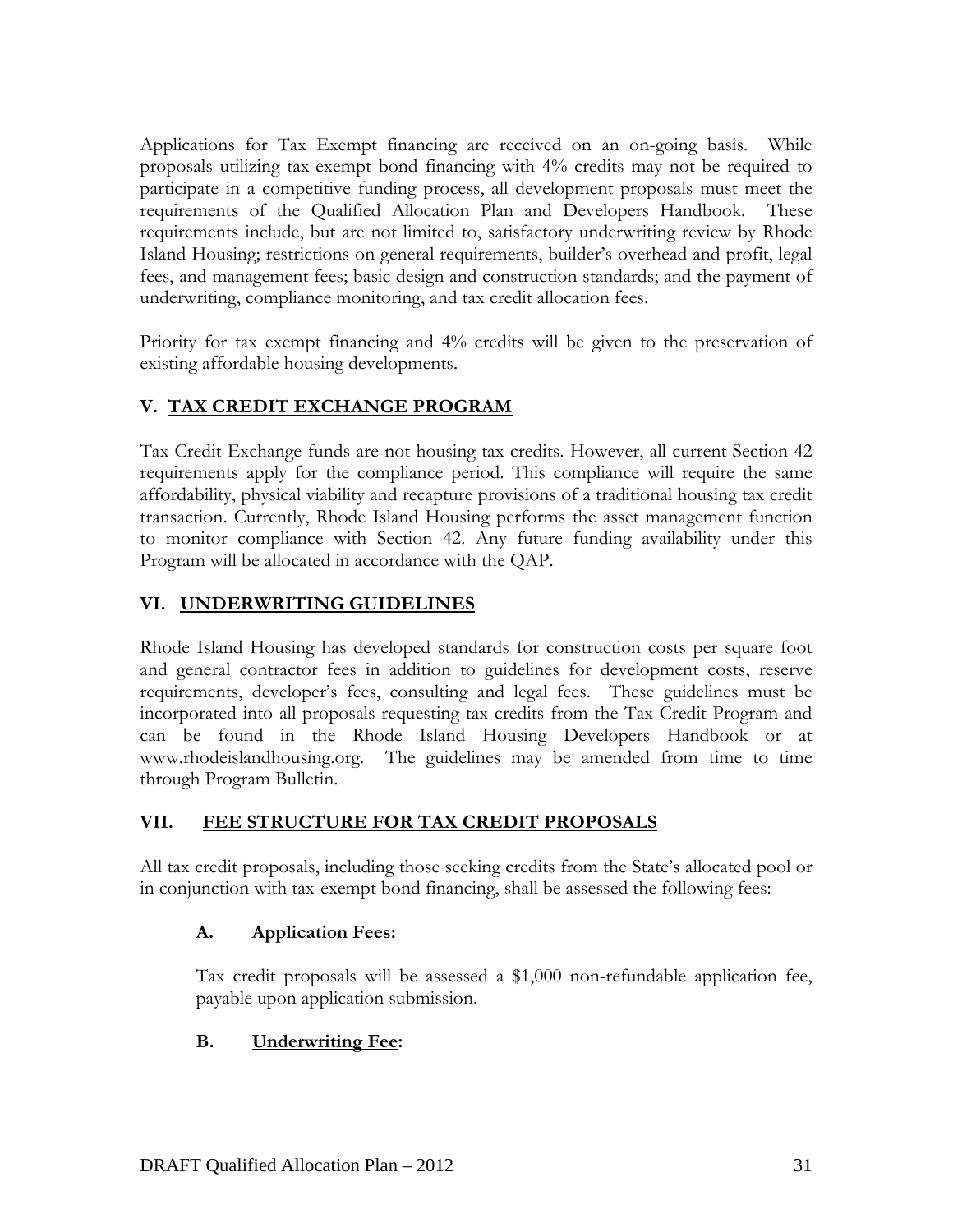Rhode Island Housing will charge an underwriting fee for the review of all 4% and 9% credit proposals based on whether the percentage of affordable units is greater than 50% or less than 50% of the total number of units as follows:

| <b>Combined Loan Amount</b> | If $> 50\%$ | If $< 50\%$ |
|-----------------------------|-------------|-------------|
| Up To $$1,000,000$          | \$2,500     | \$5,000     |
| Up To \$1,500,000           | \$5,000     | \$7,500     |
| Up To \$2,000,000           | \$7,500     | \$10,000    |
| Up To \$2,500,000           | \$10,000    | \$15,000    |
| Up To \$3,000,000           | \$15,000    | \$20,000    |
| Greater than \$3,000,000    | \$25,000    | \$35,000    |

If Rhode Island Housing provides the first mortgage financing, these underwriting fees will be applied toward Rhode Island Housing's origination fees. However, the underwriting fee will be charged if Rhode Island Housing is not the senior lender.

### **C. Allocation Fees:**

Tax credit proposals will be assessed a tax credit allocation fee, payable at closing as follows:

For 9% Tax Credit Developments: 0.5 % of the ten year allocation amount For 4% Tax Credit Developments: 1.0% of the ten-year allocation amount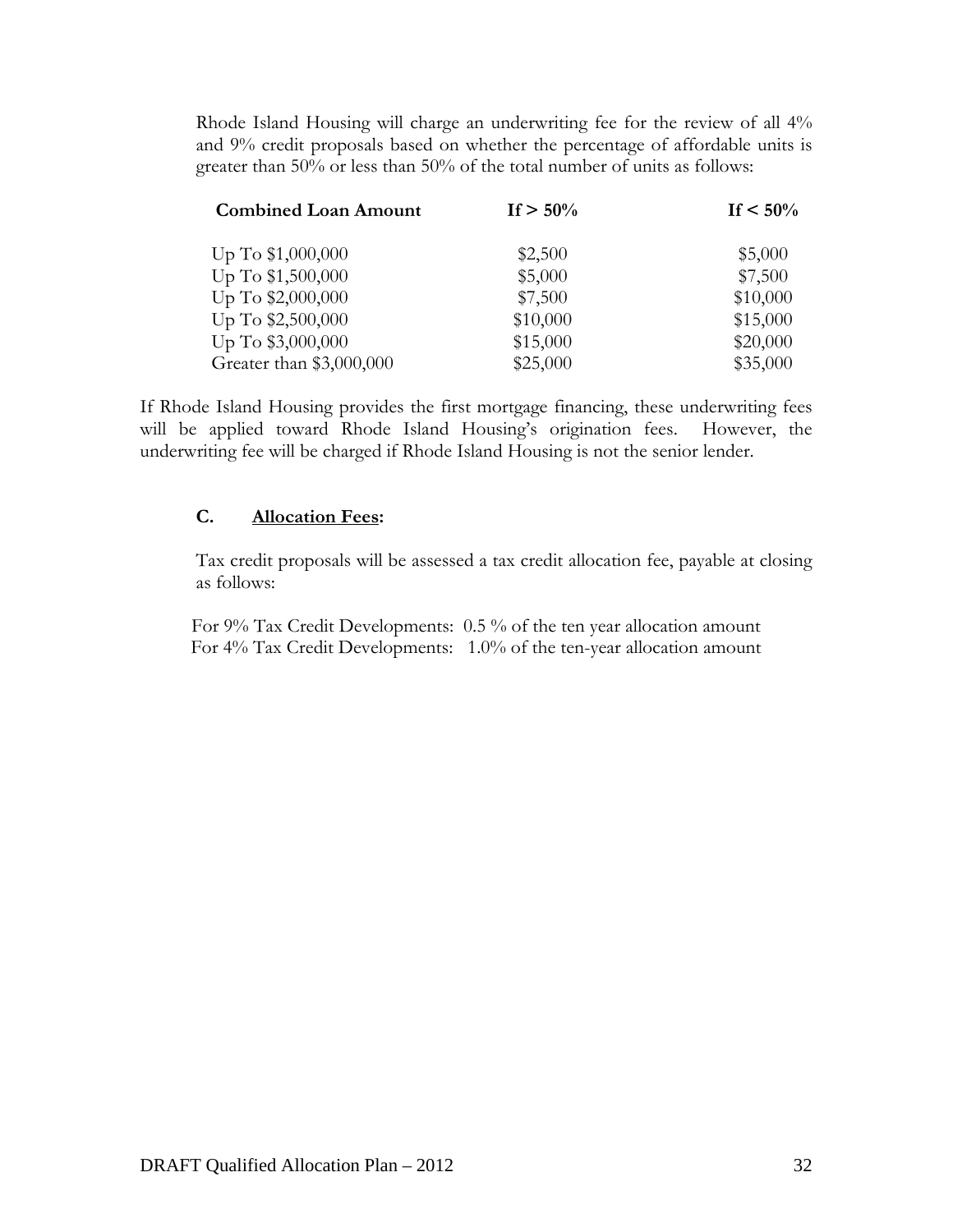## **VIII. COMPLIANCE MONITORING**

The IRS requires that the allocating agency monitor compliance with Section 42 of the Code and all applicable regulations on a project-by-project basis. This requirement became effective January 1, 1992 and applies to all buildings for which the low-income housing tax credit is, or has been, allowable at any time. Rhode Island Housing may perform compliance monitoring or may contract with an agent to perform this function. The monitoring procedure includes provisions for record keeping and record retention, annual certification and review, on-site records review, building inspection and notification to Owners and the IRS of non-compliance. Please refer to Rhode Island Housing's Compliance Monitoring Manual (the "Compliance Manual") for detailed monitoring requirements.

The compliance monitoring procedure is adopted pursuant to the Code. Rhode Island Housing or its agent reserves the right to amend this procedure as may be necessary or appropriate to conform to applicable changes in the Code or regulations. In addition, Rhode Island Housing or its agent may adopt further monitoring forms and procedures as part of its Compliance Manual or as otherwise deemed appropriate.

**APPLICANTS AND OWNERS ARE ADVISED THAT COMPLIANCE WITH THE REQUIREMENTS OF SECTION 42 OF THE CODE IS THE RESPONSIBILITY OF THE OWNER OF THE DEVELOPMENT. MONITORING OF THE DEVELOPMENT BY RHODE ISLAND HOUSING OR ITS AGENT DOES NOT IN ANY MANNER AFFECT, MODIFY, OR SUBSTITUTE FOR THIS RESPONSIBILITY. MONITORING BY RHODE ISLAND HOUSING OR ITS AGENT DOES NOT CONSTITUTE A DETERMINATION OF ANY KIND REGARDING THE DEVELOPMENT'S ELIGIBILITY FOR THE TAX CREDIT UNDER SECTION 42 OF THE CODE.** 

#### **A. Recordkeeping and Record Retention**

Recordkeeping: For each year in the compliance period, which is equal to fifteen taxable years beginning in the first year the tax credit is taken, the Owner shall maintain records for each building in the project showing the:

- 1) Total number of residential rental units in the building (including the number of bedrooms and the size in square feet of each residential rental unit).
- 2) Percentage of residential rental units in the building that are low-income units as defined by Section 42(g), and the size in square feet of each lowincome unit.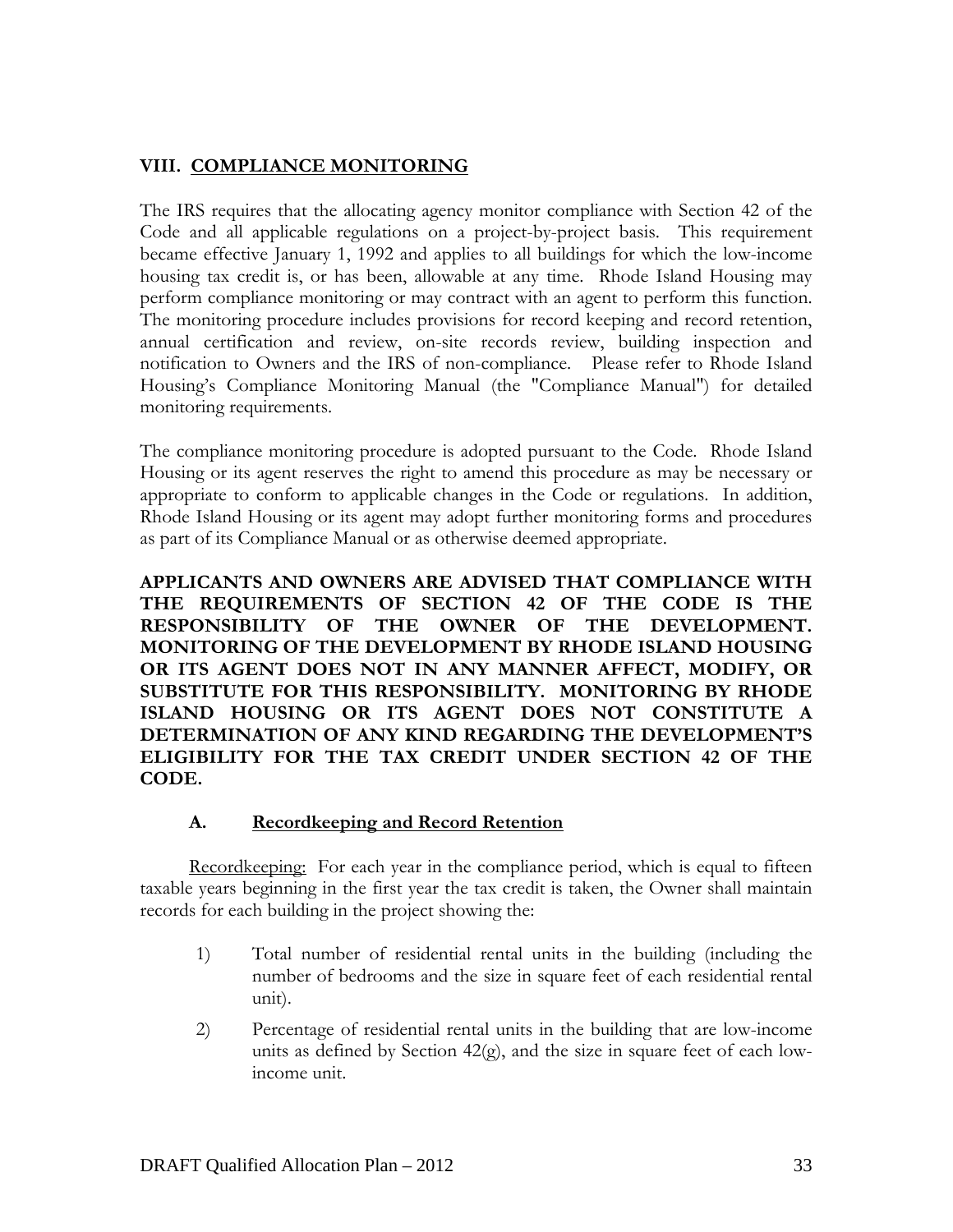- 3) Rent charged on each residential rental unit in the building (including any utility allowance).
- 4) Number of occupants in each low-income unit if the rent is determined by the number of occupants per unit under Section  $42(g)(2)$  (as in effect prior to 1989 amendments).
- 5) Annual income certification for each low-income tenant per unit.
- 6) Documentation to support each low-income tenant's income certification (for example, a copy of the tenant's federal income tax returns, W-2 Form, and/or verification from a third party such as an employer or a state agency paying unemployment compensation).
- 7) Each low-income vacancy in a building and information that shows when, and to whom, the next available units were rented.
- 8) Eligible basis and qualified basis of the building at the end of the first year of the credit period.
- 9) Character and use of the non-residential portion of the building included in the building's eligible basis under Section 42(d).

Record Retention: The Owner shall retain records relative to the first year of the credit period for at least six years beyond the due date (with extensions) for filing the tax return for the last year of the compliance period of the building. The Owner shall retain the records described above for all subsequent years in the compliance period for at least six years after the due date (with extensions) for filing the federal income tax return for that year.

Additionally, for each year that any Agreements remain in effect after the compliance period, the Owner shall retain records adequate to demonstrate compliance with the terms and conditions of the Agreement, including, but not necessarily limited to, income of tenants and rents charged at the development. The Owner shall retain the records pertaining to a particular year for at least six years following the close of that year.

# **B. Certifications and Reporting**

Annual Certification: The Owner of every project that has received tax credits must submit to Rhode Island Housing by January 31st of each year during the compliance period and the extended use period an Owner's Annual Certification of Continuing Compliance and the Low Income Housing Tax Credit Annual Project Report. As required under U. S. Treasury Revenue Regulation 1.42-5, the Owner shall certify to Rhode Island Housing under the penalty of perjury, whether for the preceding 12-month period:

1) The project was continually in compliance with the terms and conditions of its Agreements with Rhode Island Housing.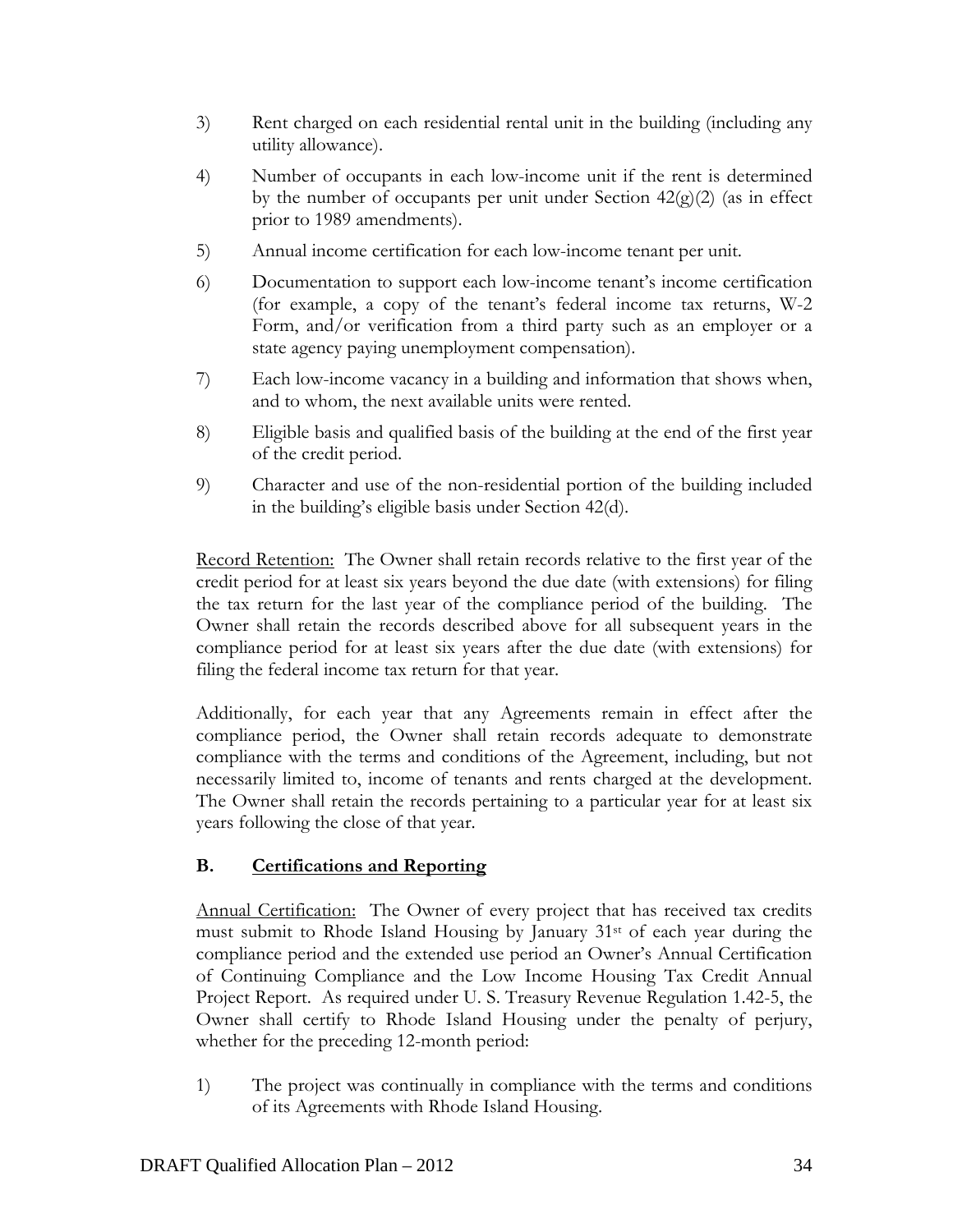- 2) The project met either the 20-50 test under Section  $42\langle g \rangle(1)(A)$  or the 40-60 test under Section  $42(g)(1)(B)$ , whichever minimum set-aside test was applicable to the project. The 20-50 Test means that a minimum of 20% of the project's units were set-aside for tenants at 50% of the AMGI at tax credit restricted rent levels. The 40-60 test means that a minimum of 40% of the project's units were set-aside for tenants at 60% of the AMGI at tax credit restricted rent levels.
- 3) There was any change in the applicable fraction as defined by Section  $42I(1)(B)$  of any building in the project, and if there was a change, a description of that change.
- 4) The Owner has received an annual income certification from each lowincome tenant, and documentation to support that certification; or in the case of a tenant receiving Section 8 housing assistance payments, that the Owner has received a statement from a public housing authority that the tenant's income does not exceed the applicable income limit under Section 42(g).
- 5) Each low-income unit in the project was rent-restricted under Section  $42(g)(2)$ .
- 6) All units in the project were for use by the general public (as defined in Treasury Regulation 1.42-9), including the requirement that no finding of discrimination under the Fair Housing Act, 42 U.S.C. 3601-3619, occurred in the project.
- 7) Each building in the project was suitable for occupancy, taking into account local health, safety and building codes.
- 8) There was any change in the eligible basis (as defined in Section 42(d)) of any building in the project, or there was a change, and information regarding the nature of that change.
- 9) All tenant facilities included in the eligible basis under Section 42(d) of any building in the project were provided on a comparable basis without charge to all tenants in the building.
- 10) If a low-income unit in a building becomes vacant during the year, reasonable attempts were made to rent that unit or the next available unit of comparable or smaller size to tenants having a qualifying income before any unit in the building was or will be rented to tenants not having a qualifying income.
- 11) If the income of tenants of a low-income unit in a building increases above the limit allowed in Section  $42(g)(2)(D)(ii)$ , the next available unit of comparable or smaller size in the building was or will be rented to tenants having a qualifying income.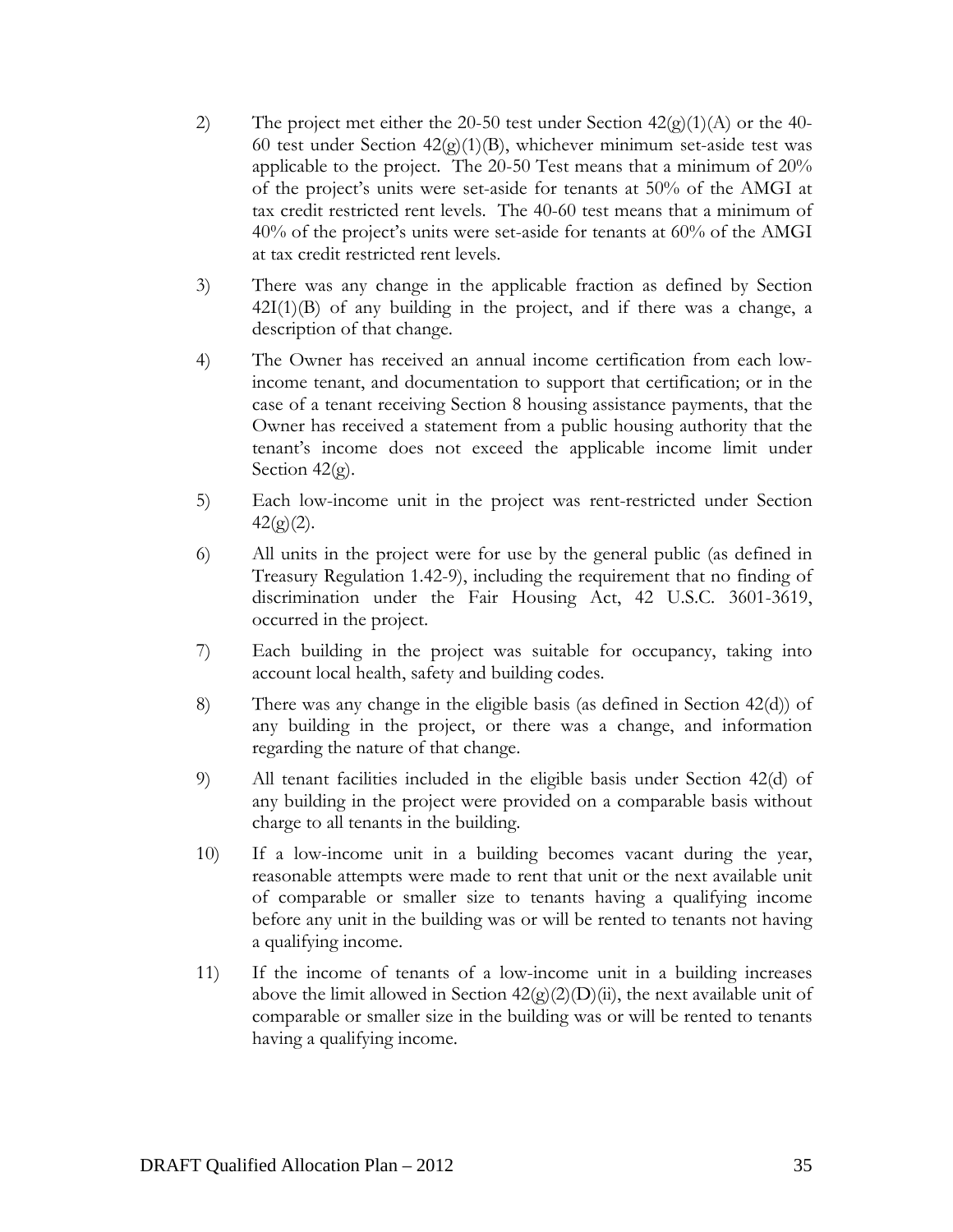- 12) An extended low-income housing commitment as described in Section 42(h)(6) was in effect (for buildings subject to Section 7108(c) of the Revenue Reconciliation Act of 1989).
- 13) All low-income units in the project were used on a non-transient basis except for permanent supportive housing for the homeless provided under Section  $42(I)(3)(B)(iii)$  or single room occupancy units rented on a month-to-month basis under Section  $42(I)(3)(B)(iv)$ .

First Year Certification: A copy of the IRS Form 8609, with Part II completed by the Owner, for the first year of the Compliance Period.

Additional Information as Required: The Owners of all low-income housing projects will also be required to submit to Rhode Island Housing information on tenant income, occupancy, and rent for each low-income unit, in the form and manner designated by Rhode Island Housing. Rhode Island Housing reserves the right to require Owners of all low-income projects to submit additional information as it deems necessary.

# **C. Records Review**

In accordance with Section 1.42-5(c)(2)(ii)(B), all projects will be reviewed by the end of the second calendar year following the year the last building in the project is placed in service. Rhode Island Housing will conduct an on-site records review of all tax credit projects each year. In each of the projects, the tenant records of at least 20% of the low-income units in conjunction with a physical inspection of the same tenant's unit will be examined. Rhode Island Housing may elect to audit any higher amount if it deems appropriate.

The records inspection will include an examination of the annual tenant income certification, the documentation the Owner has received to support that certification, and the rent record for each low-income tenant in at least 20% of the low-income units for the current year and the prior year and the initial certification.

Rhode Island Housing reserves the right to perform an on-site records review of any low-income housing project at least through the end of the compliance period and for any additional term as defined in the Rhode Island Housing Extended Use Compliance Monitoring Policy.

# **D. Inspection**

Rhode Island Housing will conduct annual physical inspections, as well as property management file audits, on all of the tax credit developments monitored by Rhode Island Housing. Rhode Island Housing will select the low-income units to be inspected in each development to correspond to the tenant file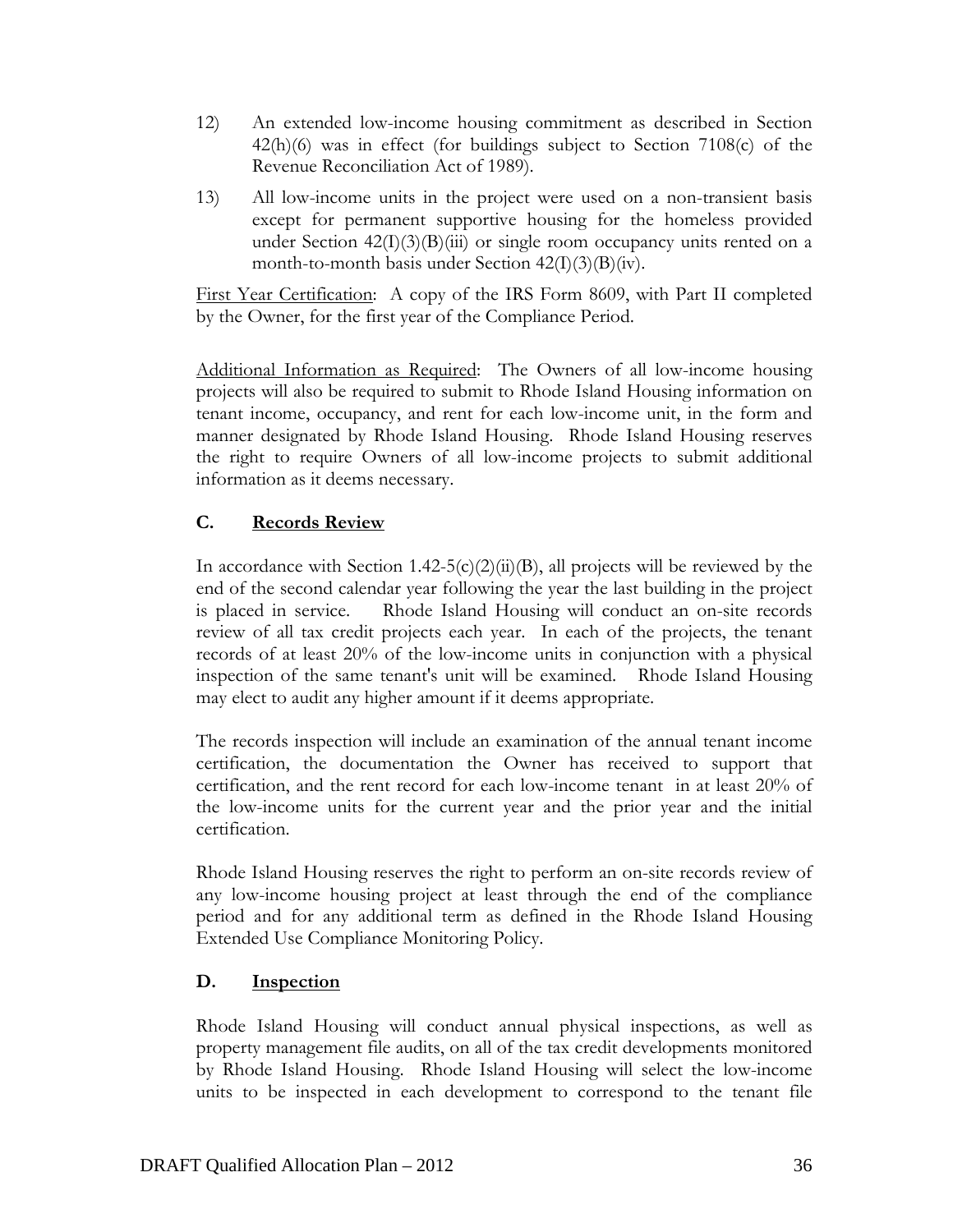records reviewed. The minimum number of units to be inspected will be the greater of 20% of the project's low-income units in each building or 3 lowincome units.

Inspections of building and low-income units will be made in accordance with Uniform Physical Condition Standards (UPCS).

Rhode Island Housing retains the right to perform an on-site inspection of any low-income housing project at least through the end of the compliance period and for an additional term as defined in the Rhode Island Housing Extended Use Compliance Monitoring Policy.

### **E. Notification of Non-Compliance**

The IRS recently issued the Guide for Completing Form 8823 Low-Income Housing Credit Agencies Report of Noncompliance or Building Disposition (the "Guide"). The scope of the Guide is limited to guidelines for preparing Form 8823 for submission to the IRS. Taxpayers are responsible for evaluating the tax consequences of noncompliance with IRC Section 42. The Guide is available on the IRS website at www.irs.gov.

Rhode Island Housing will look to the Guide in evaluating compliance with IRC Section 42 and in determining whether a notice of noncompliance should be issued. As outlined in Section  $42(m)(1)(B)(iii)$ , Rhode Island Housing or its agent has the responsibility to notify the IRS of non-compliance with the low-income housing tax credit provisions by completing Form 8823 "Low-Income Housing Credit Agency Report of Non-Compliance." In the event that Rhode Island Housing or its agent learns of an event of non-compliance, it will send a letter to the project's Owner describing the condition and, where appropriate, recommending actions to correct the problem. The agency shall retain records of non-compliance or failure to certify in accordance with Treasury Regulations.

The Owner of the low-income housing project shall have 30 days from the date of the notice to correct and supply proof that the noncompliance has been corrected (e.g. copies of income certifications/lease/rent rebate, etc.).

If Rhode Island Housing determines that the clarification from the Owner on the noncompliance issue establishes that the Owner was always in compliance, then no Form 8823 is issued and the Owner is notified within five (5) business days.

If Rhode Island Housing determines that there was noncompliance and the issue is now remedied, then Form 8823 will be filed with the IRS and the Owner will be notified no later than 45 days after the end of the time allowed to the Owner to take remedial action.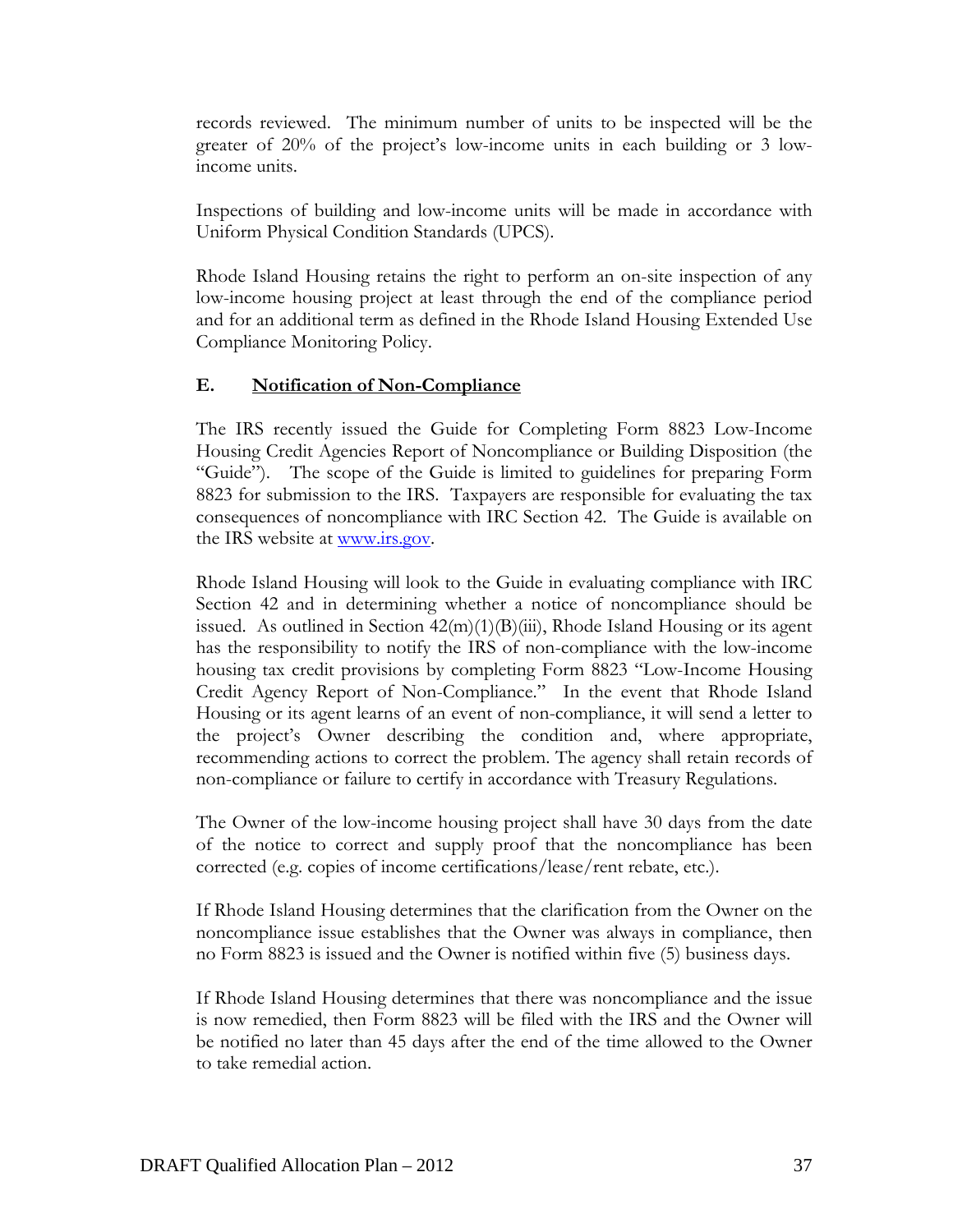The correction period may be extended in the sole discretion of Rhode Island Housing for up to an additional 60 days upon the written appeal of the Owner (received on or before the expiration of the 30 day period) requesting such an extension, if the agency determines that the Owner is making a good faith effort to provide the missing information and/or bring the project into compliance with the provisions of Section 42 of the Code.

Rhode Island Housing may thereafter extend the correction period for up to six months, but only if Rhode Island Housing determines in its discretion that there is a good cause for granting the extension. In the event of non-compliance during the extended use period, Rhode Island Housing will provide the owner a period of sixty (60) days to correct an event of non-compliance of the Rhode Island Housing Extended Use Compliance Monitoring Policy.

# **F. Liability of the Owner**

Compliance with the requirements of Section 42 is the responsibility of the Owner of the building for which the credit is allowable. Rhode Island Housing's obligation to monitor for compliance with the requirements of Section 42 does not make it responsible for the Owner's noncompliance.

# **G. Annual Compliance Training**

The Owner must certify that the Management Agent or a member of the on-site staff attends training for compliance in managing a tax credit project at least once annually. Certifications of training must be submitted to Rhode Island Housing by January 31st of each year.

# **IX. EVENTS OF RECAPTURE**

A full recapture of credits occurs if the building fails to meet the minimum set-aside requirement. A partial recapture of credits occurs if the building's low-income occupancy percentage decreases, but not below the minimum set-aside level, and/or if eligible basis decreases. The potential effect of non-compliance is to increase taxes in the year of non-compliance based on all previous years that the credit was earned. The excess of the credit actually earned each year over the credits that would be allowed if the credits were claimed ratably over the fifteen-year compliance period (the accelerated portion of the credit) plus interest is recaptured. In this event, IRS Form 8611 "Recapture of Low-Income Housing Credit" must be filed by the project's Owner and retained for three years following the Compliance Period.

It is important to note that there are additional items that trigger recapture. Please refer to Section 42 of the Code and the Rhode Island Housing Tax Credit Compliance Manual for a more complete listing.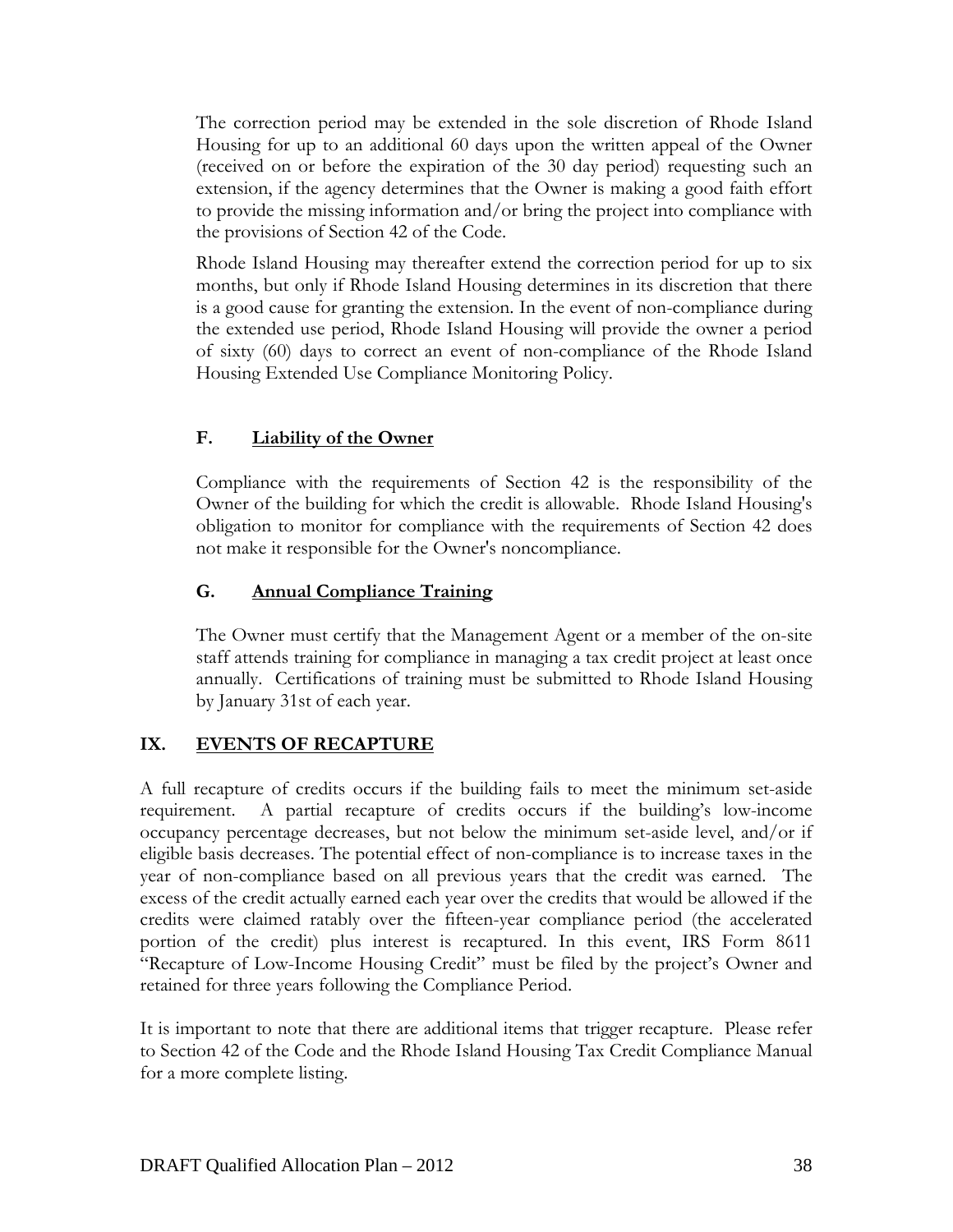# **X. COMPLIANCE MONITORING FEES**

### **A. Compliance Monitoring Fees:**

In order to offset the cost of compliance monitoring, a low-income housing unit fee will be assessed to all tax credit developments per tax credit unit. This fee will be due and payable no later than January  $31<sup>st</sup>$  of each year. This fee will be reviewed on an annual basis and may be increased to cover administrative costs at Rhode Island Housing's discretion. In accordance with the Rhode Island Housing Extended Use Compliance Monitoring Policy, fees will be assessed as outlined above.

# **B. Compliance Manual Fee:**

Rhode Island Housing will provide all low-income housing project Owners who have received an allocation of tax credits with a copy of the Housing Tax Credit Compliance Manual for a fee; otherwise it will be available on our website at www.rhodeislandhousing.org under the link, Property Management then Publications & Forms, click on 'register now' if you need to sign in. The Compliance Manual will also be available in the Developers Handbook.

# **XI. MODIFICATION OF THE ALLOCATION PLAN**

Without limiting the generality of Rhode Island Housing's power and authority to administer the allocation of housing tax credits according to federal law, regulations, and this Allocation Plan, Rhode Island Housing shall make such determinations and decisions, publish administrative guidelines and rules, require the use of such forms, establish such procedures and otherwise administer allocations of tax credits in such manner as may be, in Rhode Island Housing's determination, necessary, desirable, or incident to its responsibilities as the administrator of the Housing Tax Credit Program. The Governor recognizes and acknowledges that Rhode Island Housing may encounter situations which have not been foreseen or provided for in the Allocation Plan and expressly delegates to Rhode Island Housing the authority to amend the Allocation Plan subject to fulfillment of the requirements of the Administrative Procedures Act and any other requirements imposed by law. The Governor further recognizes and acknowledges that Rhode Island Housing will administer allocations of tax credits in all situations and circumstances, including, without limiting the generality of the foregoing, the power and authority to control and establish procedures for controlling any misuse or abuses of the tax credit allocation system and the power and authority to resolve conflicts, inconsistencies or ambiguities, if any, in this Allocation Plan or which may arise in administering the Housing Tax Credit Program. The Governor further expressly delegates to Rhode Island Housing the ability to amend this Allocation Plan to ensure compliance with federal law and regulations as such federal law may be amended and as federal regulations are promulgated governing tax credits.